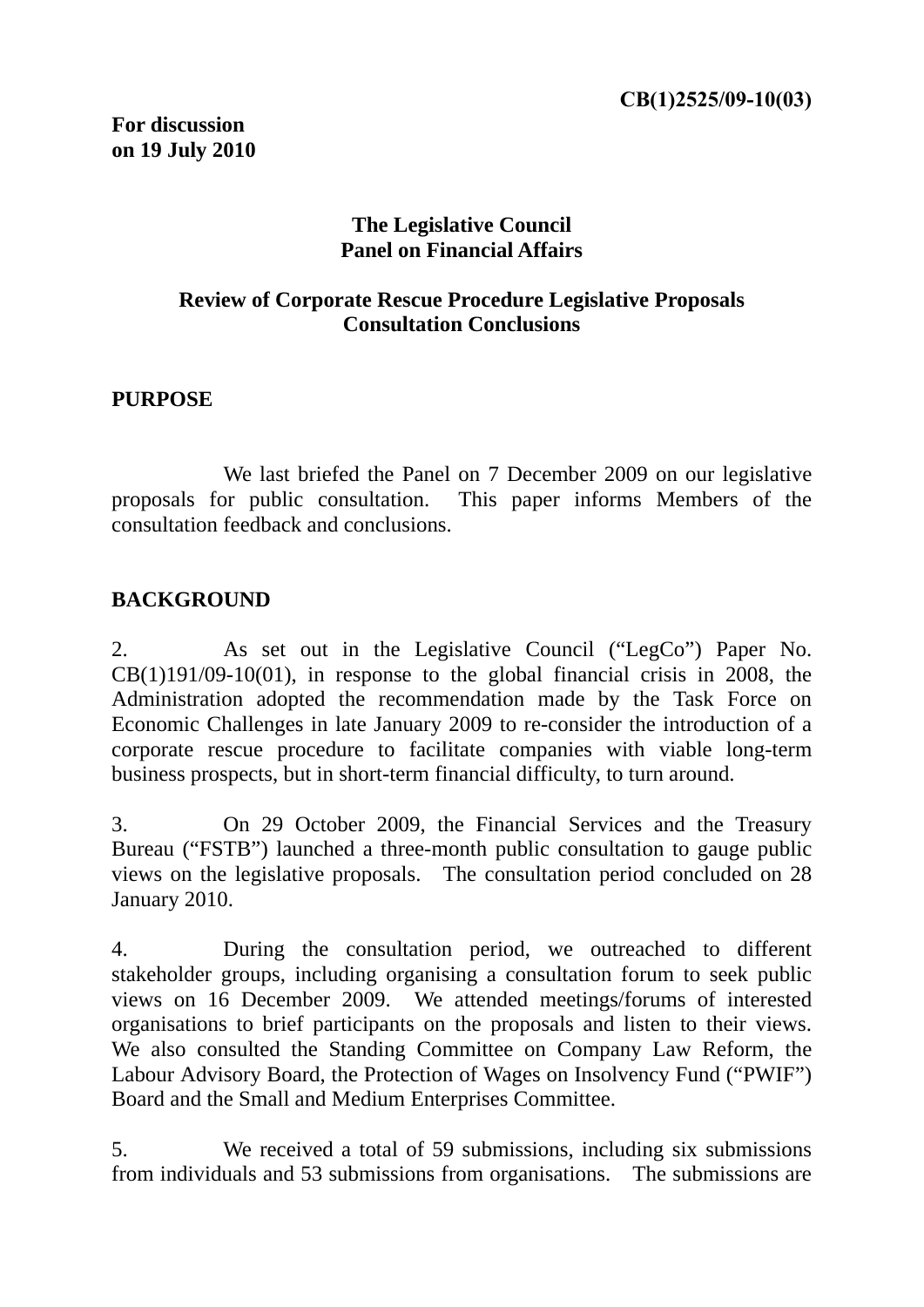available for review at FSB's website.<sup>1</sup>

# **CONSULTATION CONCLUSIONS**

6. The overall proposal to introduce a corporate rescue procedure was generally welcomed, with a number of submissions stressing that the need for Hong Kong to have a corporate rescue procedure. The majority of submissions also indicated support for many of the legislative proposals.

7. Nevertheless, a few proposals drew some disparate views from stakeholder groups. These are set out in paragraphs 9 to 14 below.

8. We have considered the respondents' views, and issued the consultation conclusions on 9 July 2010 (A copy is at **Annex**).

# **KEY ISSUES**

#### *Moratorium*

9. Taking into account public views on the length and extension of moratorium, we propose to provide in the draft legislation an initial moratorium of 45 working days. Both creditors and the court will be able to extend the moratorium. However, creditors may only extend it up to a maximum period of six months while there will be no limitation on the period of extension granted by the court. Details are in paragraphs 32 to 47 of the consultation conclusions

#### *Employees' Outstanding Entitlements*

10. In response to public views on the treatment of employees' outstanding entitlements, in particular labour sector's views, we propose to provide for phased payments of outstanding employees' entitlements. Drawing reference from the Protection of Wages in Insolvency Fund (PWIF) benchmarks, we propose that the company should pay arrears of wages up to \$36,000 per employee by the  $30<sup>th</sup>$  calendar day after the commencement of provisional supervision, to be followed by wages in lieu of notice and severance payments per PWIF caps by the  $45<sup>th</sup>$  calendar day after the voluntary arrangement has been approved or after the initial moratorium period has been extended (i.e. by around the  $100<sup>th</sup>$  calendar day after the commencement of

 1 Available at http://www.fstb.gov.hk/fsb/ppr/consult/review\_crplp.htm.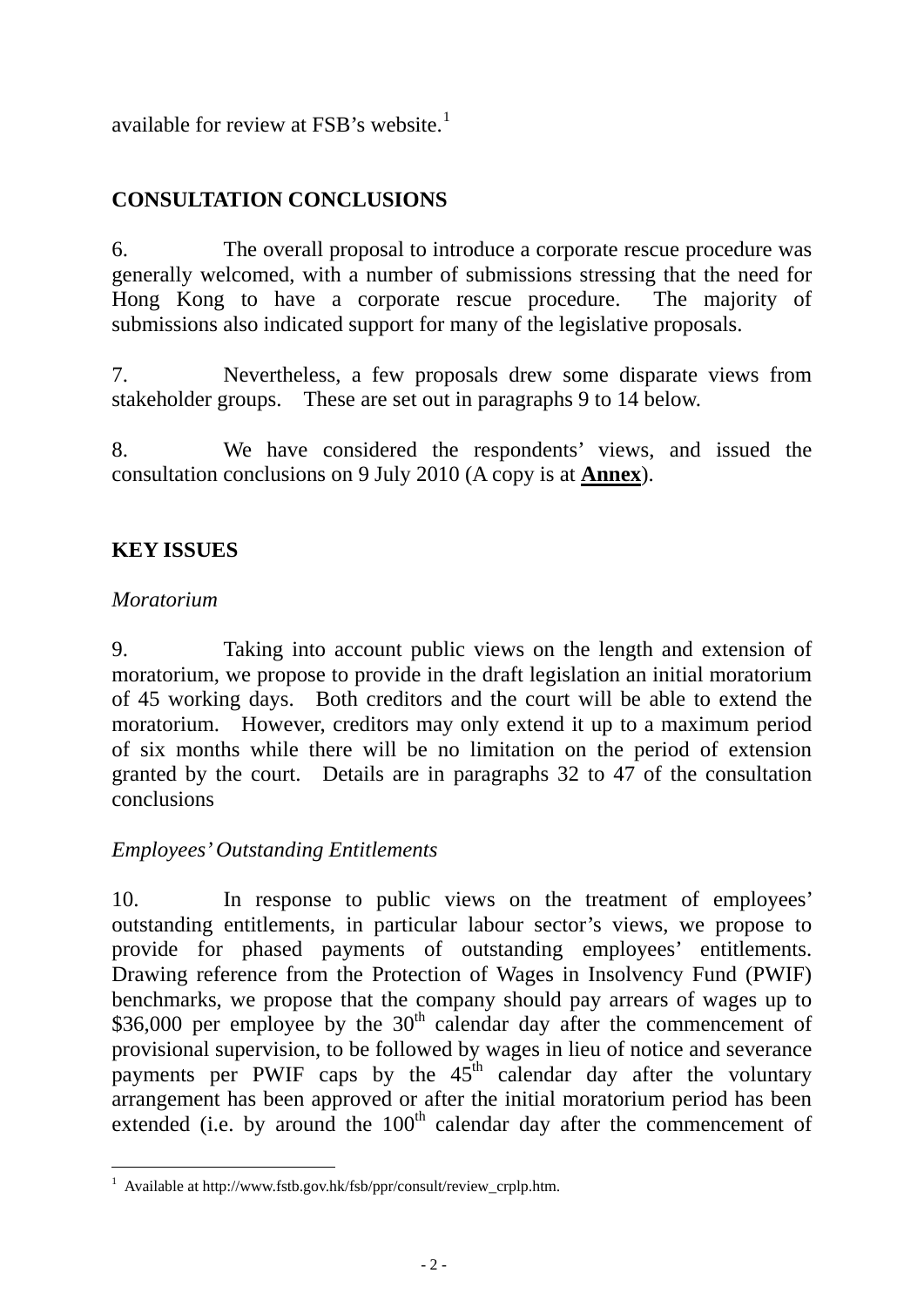provisional supervision<sup>2</sup>). A flowchart illustrating our proposal for phased payments is at Appendix III of the consultation conclusions. Details are in paragraphs 53 to 71 of the consultation conclusions.

# *Provisional Supervisor*

11. We asked who should be allowed to take up appointment as a provisional supervisor. Having considered the feedback received, we propose that all registered certified public accountants and practising solicitors should become eligible. Details are in paragraphs 72 to 80 of the consultation conclusions.

12. We also asked whether personal liability should be imposed on provisional supervisors. With clear majority support, we propose that provisional supervisors should be personally liable for debts and liabilities under certain conditions. Details are in paragraphs 86 to 94 of the consultation conclusions.

# *Insolvent Trading*

13. The vast majority supported the proposed introduction of insolvent trading provisions. We shall therefore prepare such legislative provisions, subject to certain adjustments to the formulation of "insolvent trading". Details are in paragraphs 95 to 103 of the consultation conclusions.

# *Others*

14. For proposals relating to other aspects of the regime, such as initiation of provisional supervision, exemption from moratorium, appointment and remuneration of provisional supervisor, protection of secured creditors' rights and voting requirements at meetings of creditors, we have also taken into account the feedback received. Most of those proposals were largely supported. Details are set out in the consultation conclusions. We shall include the proposals we put forward for public consultation into the draft legislation, subject to certain modifications.

<sup>-</sup>2 On the assumption that the voluntary arrangement is approved on the  $45<sup>th</sup>$  working day after the commencement of provisional supervision or the extension of moratorium is approved on the  $45<sup>th</sup>$  working day after the commencement of provisional supervision.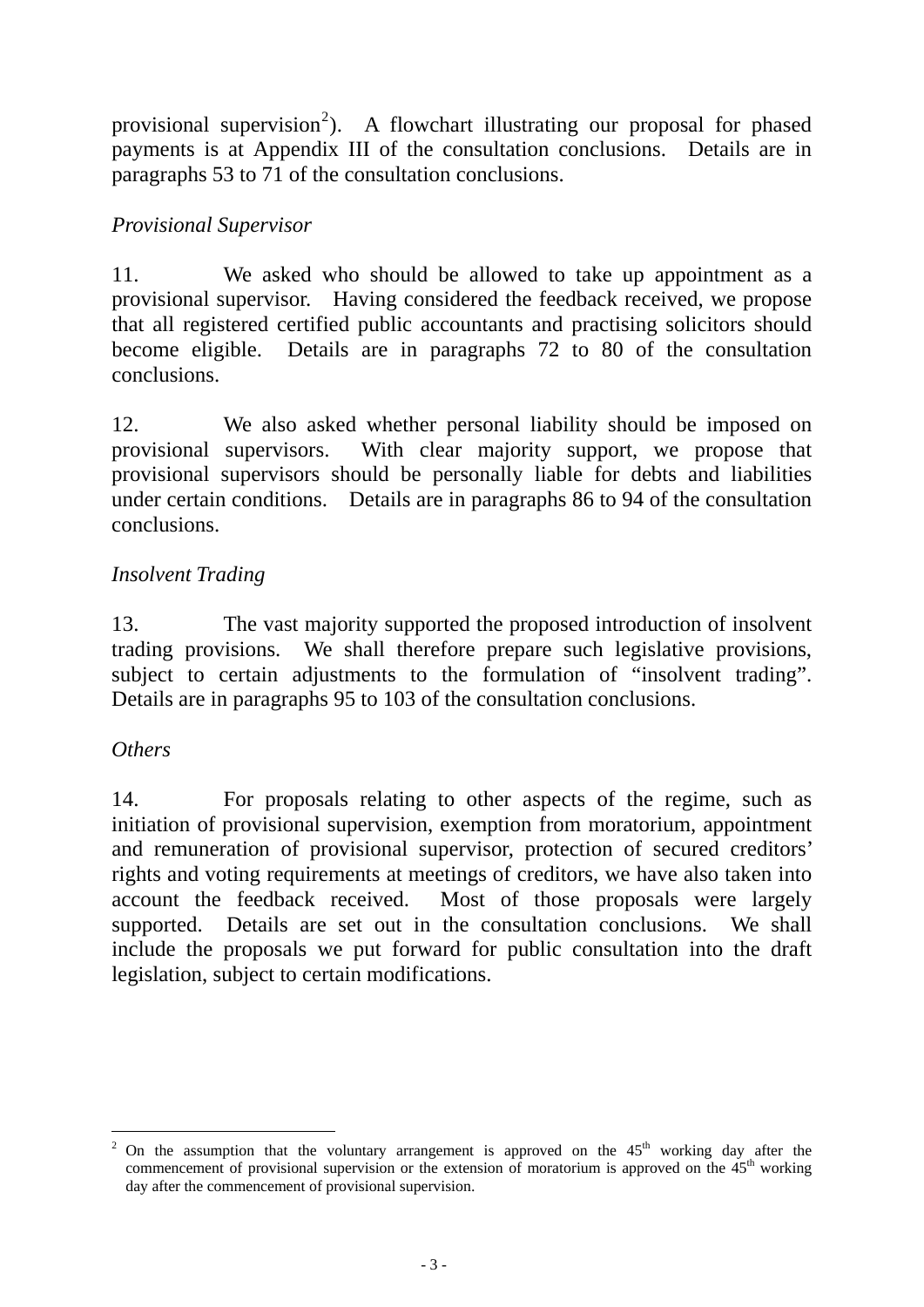### **WAY FORWARD**

15. We plan to proceed to prepare the draft legislation on the basis of the consultation conclusions and subject to Members' views.

**Financial Services Branch Financial Services and the Treasury Bureau July 2010**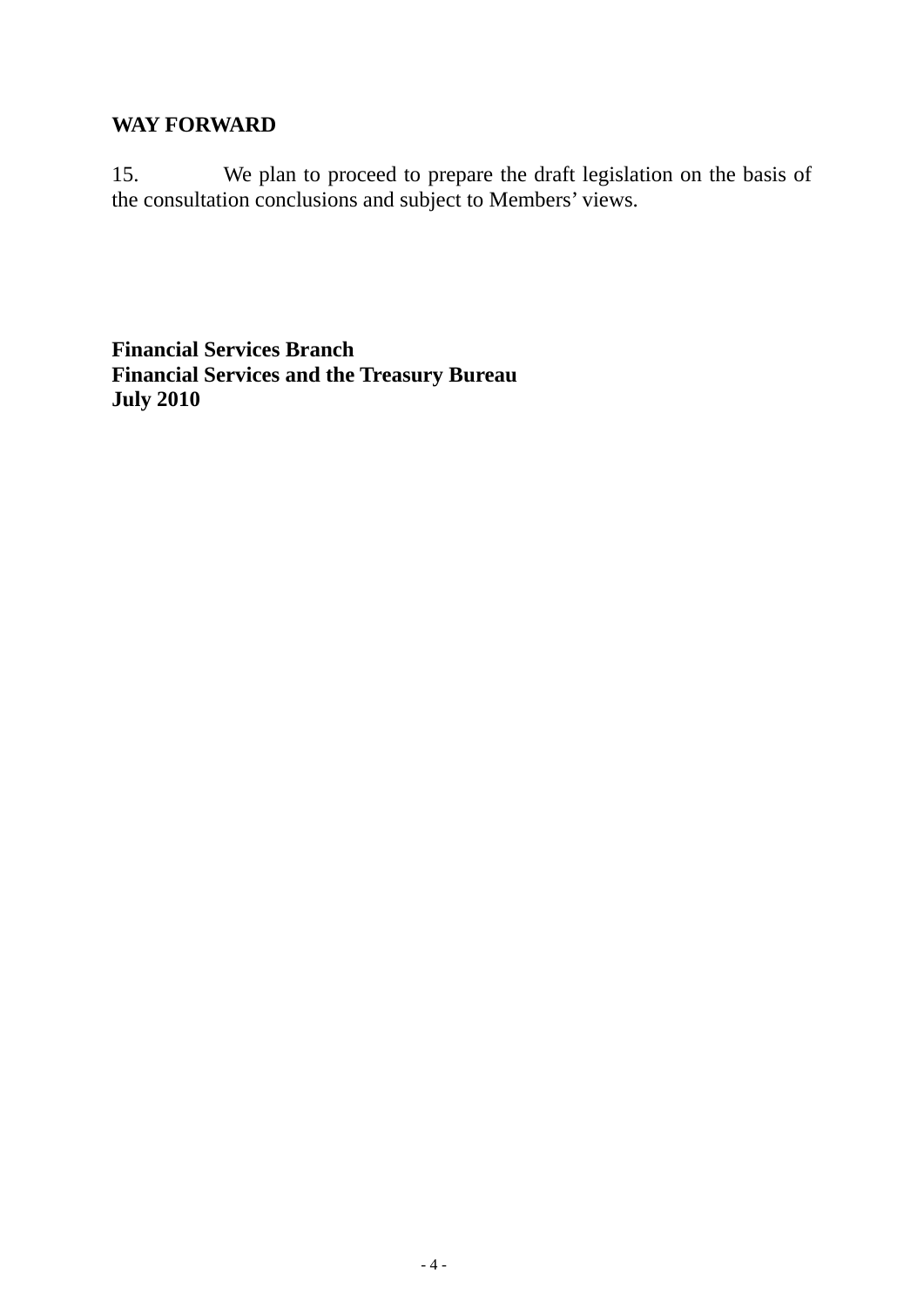### **Review of Corporate Rescue Procedure Legislative Proposals**

# **Consultation Conclusions**

# **BACKGROUND**

 On 29 October 2009, the Financial Services and the Treasury Bureau launched a public consultation on the review of corporate rescue procedure legislative proposals. The consultation paper on the proposals ("Consultation Paper") was circulated to relevant stakeholders in the labour, insolvency, business, legal, banking and academic sectors, as well as the Standing Committee on Company Law Reform ("SCCLR"). The Consultation Paper has been posted on the Financial Services Branch's website and copies of it were also made available for distribution at Home Affairs Department's Public Enquiry Service Centers.

2. During the consultation period, we organised a consultation forum to seek public views on 16 December 2009. We also attended several meetings/forums organised by interested organisations to brief the participants on the proposals and listen to their views. A list of the forums and meetings we attended is at **Appendix I**. We also consulted the SCCLR, the Labour Advisory Board and the Protection of Wages on Insolvency Fund ("PWIF") Board on the consultation feedback and conclusions.

# **OUTCOME OF CONSULTATION**

3. The consultation ended on 28 January 2010. We received a total of 59 submissions, including six submissions from individuals and 53 submissions from organisations, and their views are reflected in this document. A list of the respondents is at **Appendix II**. Copies of the submissions received are available at the Financial Services Branch's website. $<sup>1</sup>$  $<sup>1</sup>$  $<sup>1</sup>$ </sup>

<span id="page-4-0"></span> $\frac{1}{1}$ Available at http://www.fstb.gov.hk/fsb/topical/review\_crplp.htm.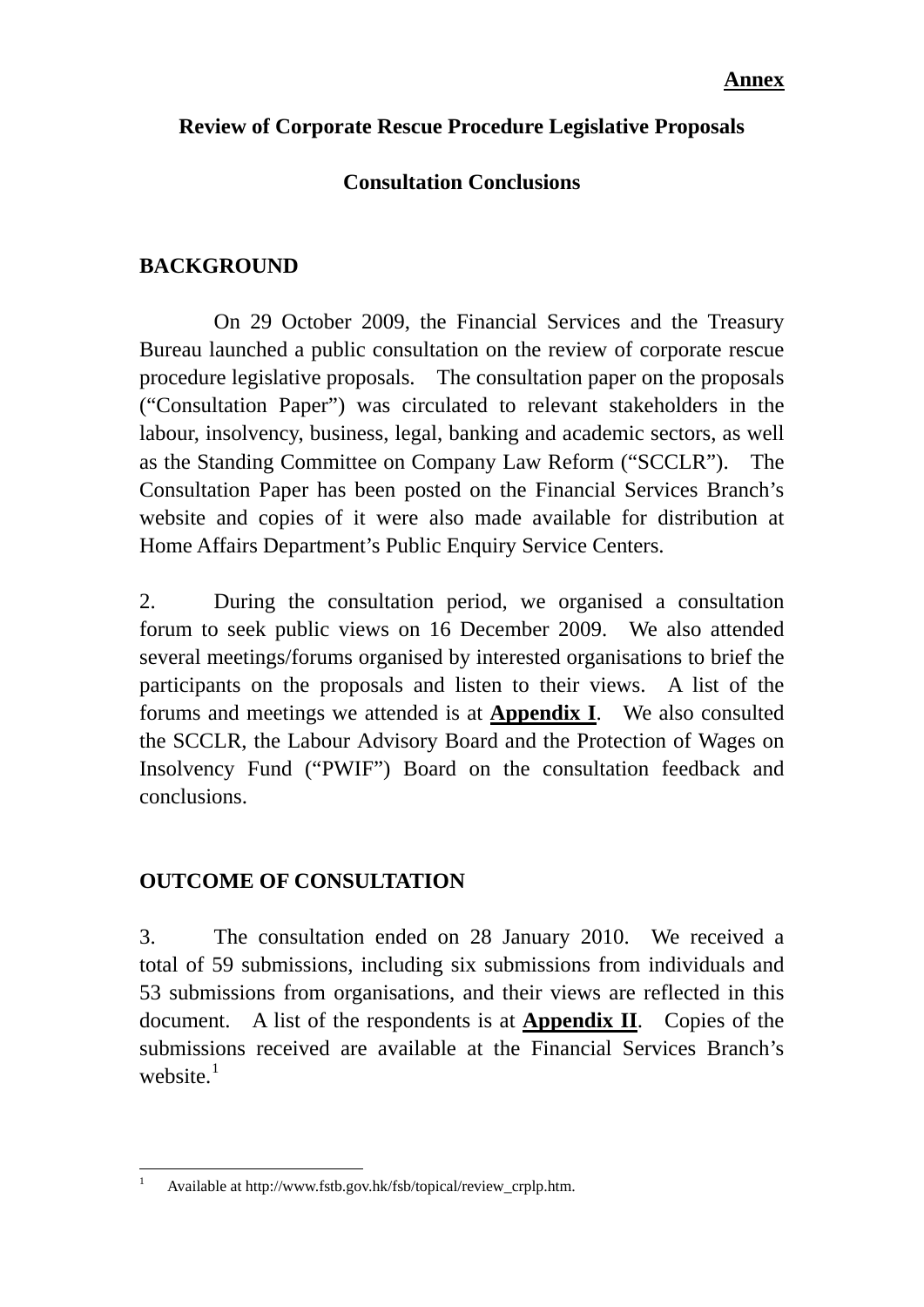4. We have considered the respondents' views. Many of the submissions welcomed the introduction of a statutory corporate rescue procedure. The majority of submissions indicated general support for many of the proposals. Nevertheless, there are a few proposals that drew disparate views from stakeholder groups. A summary of the respondents' comments and our responses are set out below.

# **Initiation of Provisional Supervision**

# *Procedural changes for initiation of provisional supervision (Question 1)*

5. We proposed that the following procedural requirements should be instituted for the initiation of provisional supervision:

- (a) the notice of appointment of provisional supervisor and relevant documents should be required to be filed only with the Registrar of Companies;
- (b) a company should confirm before the commencement of provisional supervision that it has in place a valid insurance policy to cover its outstanding and future employees' compensation liabilities; and
- (c) the statement of affairs should be submitted at the directors' meeting that decides to appoint a provisional supervisor.

#### **Respondents' views**

6. The overwhelming majority of responses supported the proposals outlined in paragraph 5 above.

7. A few submissions suggested that the notice of appointment and documents should also be filed with the High Court as they considered that to be a more efficient way to give notice to creditors and other interested parties, and for the documents would already be on record in case court involvement was required at a later stage.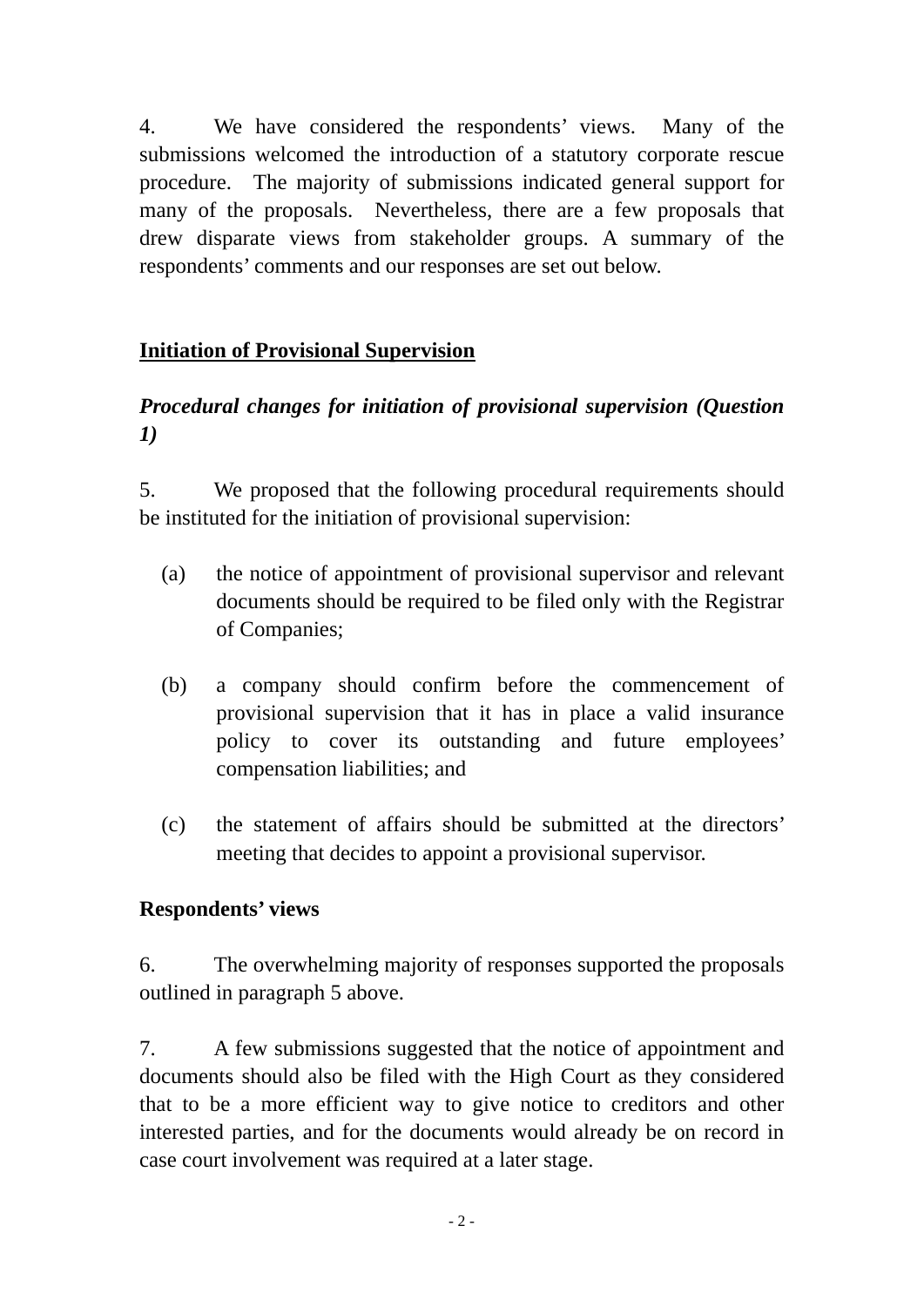# **Our response**

8. We plan to include the proposals outlined in paragraph 5 above in the draft legislation. We do not intend to require additional filing with the High Court in order to keep the process simple and streamlined.

# *Other changes for initiation of provisional supervision (Question 2)*

9. We asked whether there was any need for other changes to the initiation of provisional supervision, including who may initiate the procedure.

# **Respondents' views**

10. The number of submissions which did not consider there to be any other change was almost the same as the number of submissions considering that creditors should also be allowed to initiate provisional supervision.

11. Some of the submissions which considered that creditors should be allowed to initiate noted the concern of possible abuse by creditors and suggested that creditors could only initiate provisional supervision with the court's sanction or if certain minimum creditors' value was satisfied.

# **Our response**

12. We note that creditors are allowed to initiate corporate rescue procedures in some overseas jurisdictions. However, according to our understanding, it is not common for such creditors to do so despite having that right.

13. In view of the clearly divided views on whether creditors should be allowed to initiate provisional supervision and the observation we made in paragraph 12 above, we consider that it is not yet necessary to provide for creditors' right to initiate in the draft legislation. We are also mindful not to overly complicate the legislative regime. Nevertheless, after the corporate rescue procedure is introduced, we will review from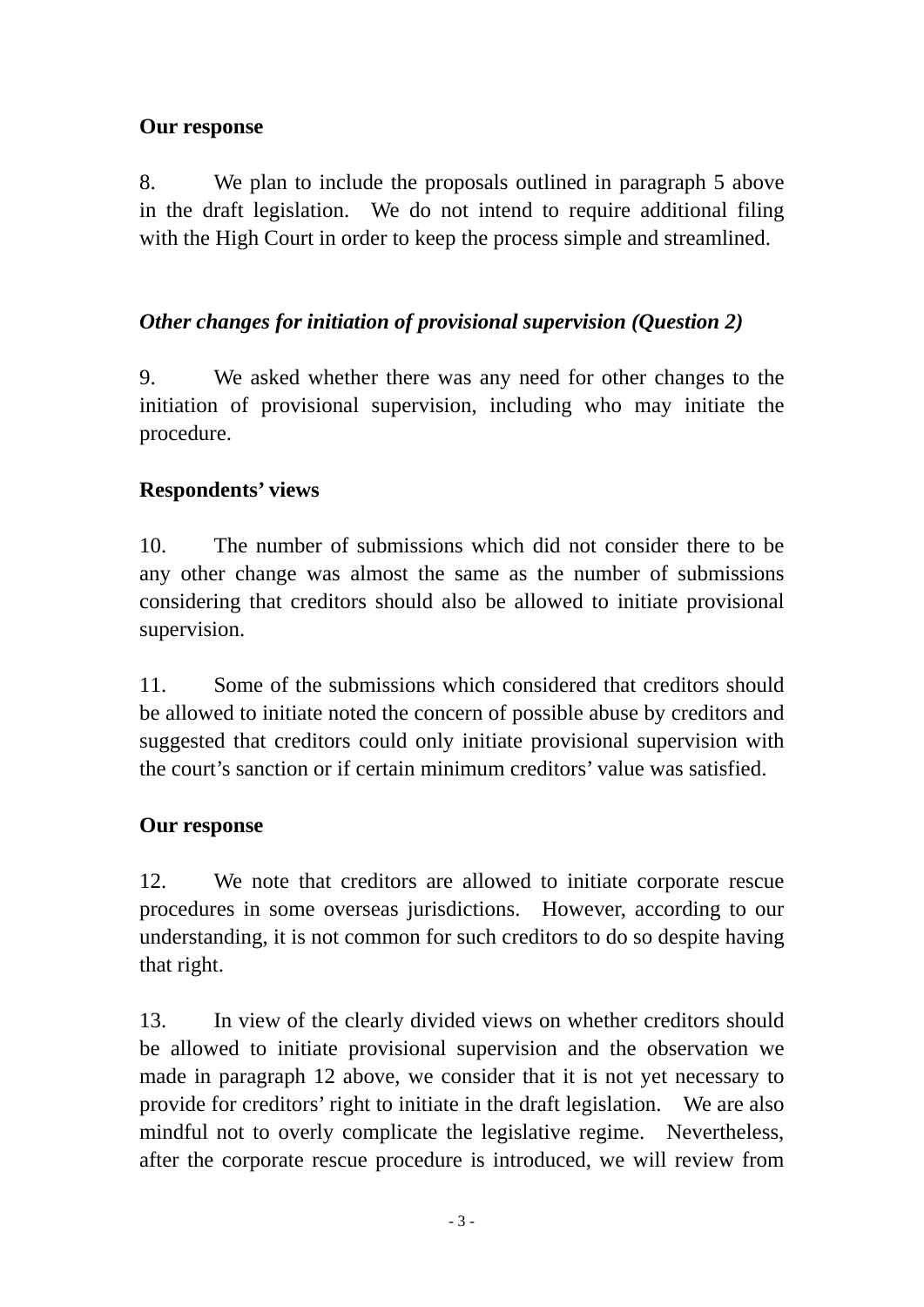<span id="page-7-0"></span>time to time, in response to market developments, the need for creditors' right to initiate.

# *Publishing the notice of appointment of provisional supervisor (Question 3)*

14. We asked whether the notice of appointment of provisional supervisor should be published in local newspapers on the same day as the date on which the last document is filed with the Registrar of Companies and invited views on any additional or alternative means of publishing the notice of appointment.

# **Respondents' views**

15. The majority of responses agreed with the proposal to require prompt publication of the notice in local newspapers. However, a considerable number of submissions, mainly those from practitioners<sup>[2](#page-7-0)</sup>, considered it impracticable for the notice to be published on the same day as filing the last document, because lead time was required to place an advertisement in newspapers.

16. A number of submissions also suggested publishing the notice of appointment by electronic means, e.g. by email and by posting on the company's website, etc. Some submissions also suggested the following alternative means:

- (a) to include a statement that the company was subject to provisional supervision on every trading document or correspondence bearing the name of the company;
- (b) to send the notice of appointment to creditors; and
- (c) if the company has substantial business activities or number of creditors in overseas jurisdictions, to publish the notice of appointment in internationally circulating newspapers or newspapers circulating in these jurisdictions.

 $\frac{1}{2}$  Including accountants, solicitors and other relevant professionals in the business of insolvency and restructuring.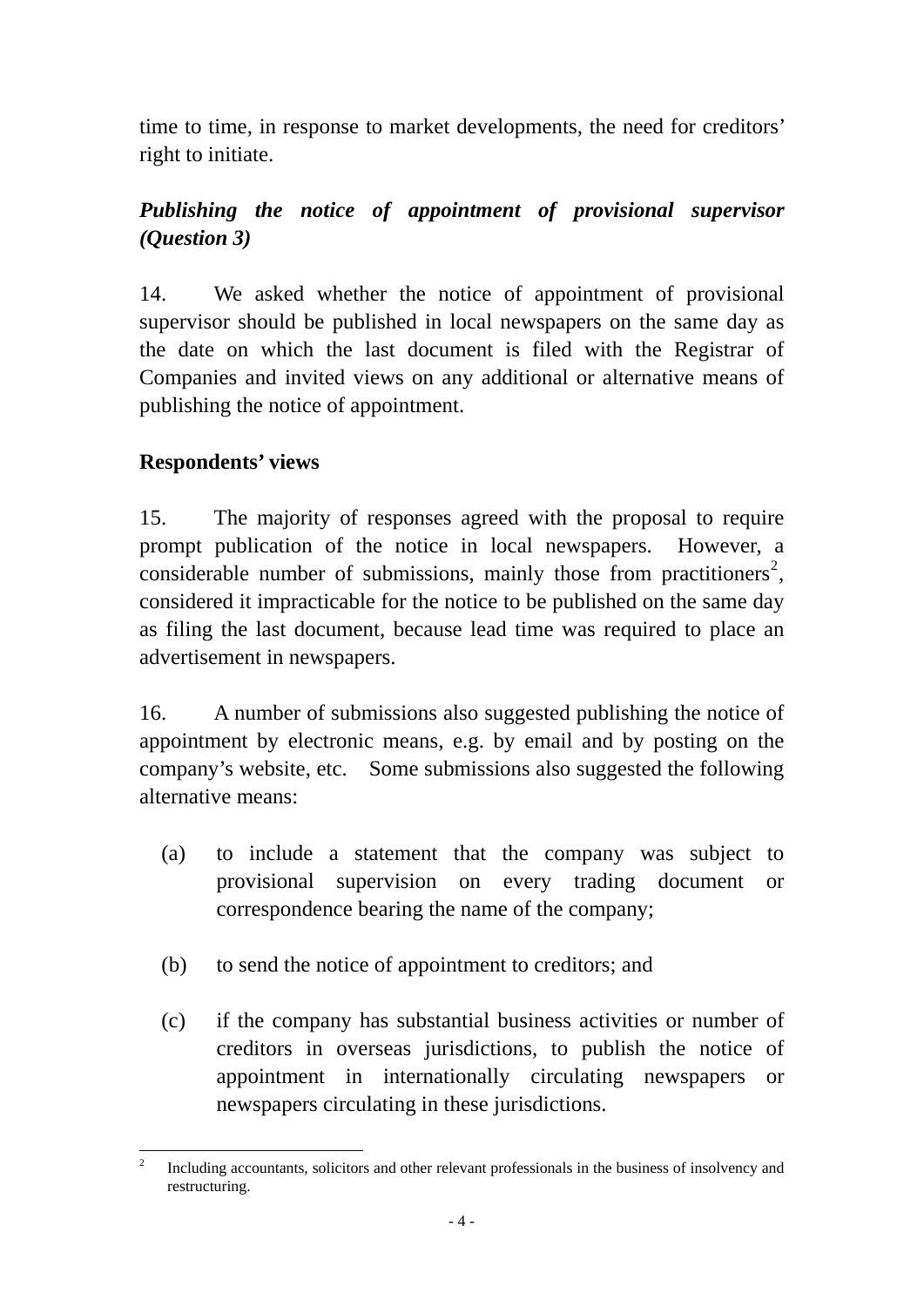### <span id="page-8-0"></span>**Our response**

17. We note that there would be practical difficulty in publishing the notice of appointment of provisional supervisor in local newspapers on the same day as the date on which the last document is filed. We plan to require that the notice of appointment should be published only in local newspapers on the working day following the day on which the last document is filed with the Registrar of Companies.

18. We also plan to require the company to state that the company was under provisional supervision on every trading document or correspondence bearing the company's name.

19. With respect to electronic and website communications, amendments will be made to the Companies Ordinance (Cap 32) to facilitate electronic communications by a company to another person including its creditors under the Companies (Amendment) Bill  $2010^3$  $2010^3$ . As not every company has a website and not every creditor has agreed to communications through electronic means or has provided an email address to the company, it would be inappropriate to make electronic or website communications mandatory. Nonetheless, for a company which has a website, we propose that the company should be required to post a notice on its website on the same day that the last document is filed.

# **Moratorium**

*Exemption from moratorium: debts and liabilities incurred after the commencement of provisional supervision* 

20. Under clause 11(3)(a) of the Companies (Corporate Rescue) Bill ("2001 Bill")[4](#page-8-0) , debts or liabilities incurred by the company *after* the commencement of provisional supervision ("post-commencement claims")

 $\overline{a}$ 3 The Bill was passed by the Legislative Council (LegCo) on 7 July 2010 and provisions concerning electronic and website communications are expected to come into force later in 2010.

The Bill was introduced into the LegCo in 2001 but was allowed to lapse in 2004 as it was not possible to complete the scrutiny of the Bill by the end of the LegCo.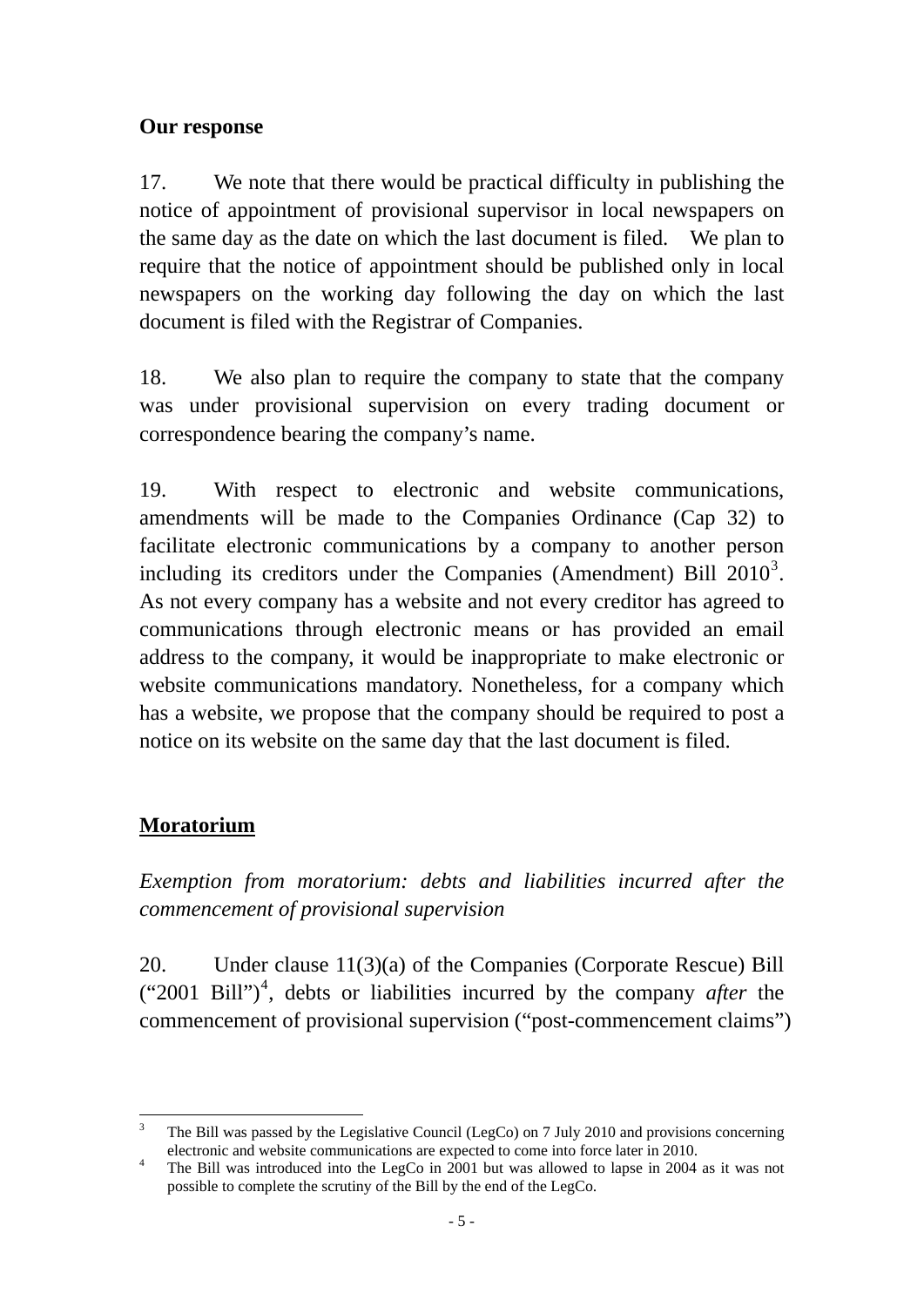were not bound by the moratorium.<sup>5</sup> The rationale was to ensure that the company could continue with its normal business during the corporate rescue by maintaining the necessary credit facilities with its business partners.<sup>6</sup>

# **Respondents' views**

21. A few submissions requested clarification of the intent of clause 11(3)(a) with respect to rent. Those submissions suggested that the clause should be amended to make it clear that a landlord should not be bound by the moratorium in case of default in payment of rent which falls due *after* provisional supervision has commenced under a tenancy agreement entered into *before* the commencement of provisional supervision.

### **Considerations**

22. On reflection, exempting all post-commencement claims from the moratorium (i.e. all creditors of post-commencement claims may sue the company or even petition to wind up the company) may not be in the interest of rescuing the company for the following reasons:

- (a) litigation against the company would take the provisional supervisor's attention away from preparing a voluntary arrangement proposal within a relatively short period of time;
- (b) it may incur substantial legal costs for the company and provisional supervisor; and
- (c) it may discourage lenders from providing lending or funding for a company under provisional supervision because of the risk of potential claims and litigation from other creditors for postcommencement claims.

 $5^{\circ}$ Clause  $11(3)(a)$  of the 2001 Bill reads "Subsection (2) shall not apply to or in relation to...any debt or other liability of the company incurred on or after the relevant date (including any creditor in respect thereof)…". Clause 11(2) of the 2001 Bill provided for the operation of the moratorium.

As set out in the LegCo brief for the introduction of the 2001 Bill (LC Paper No.: C2/1/12/1C(2001)IX).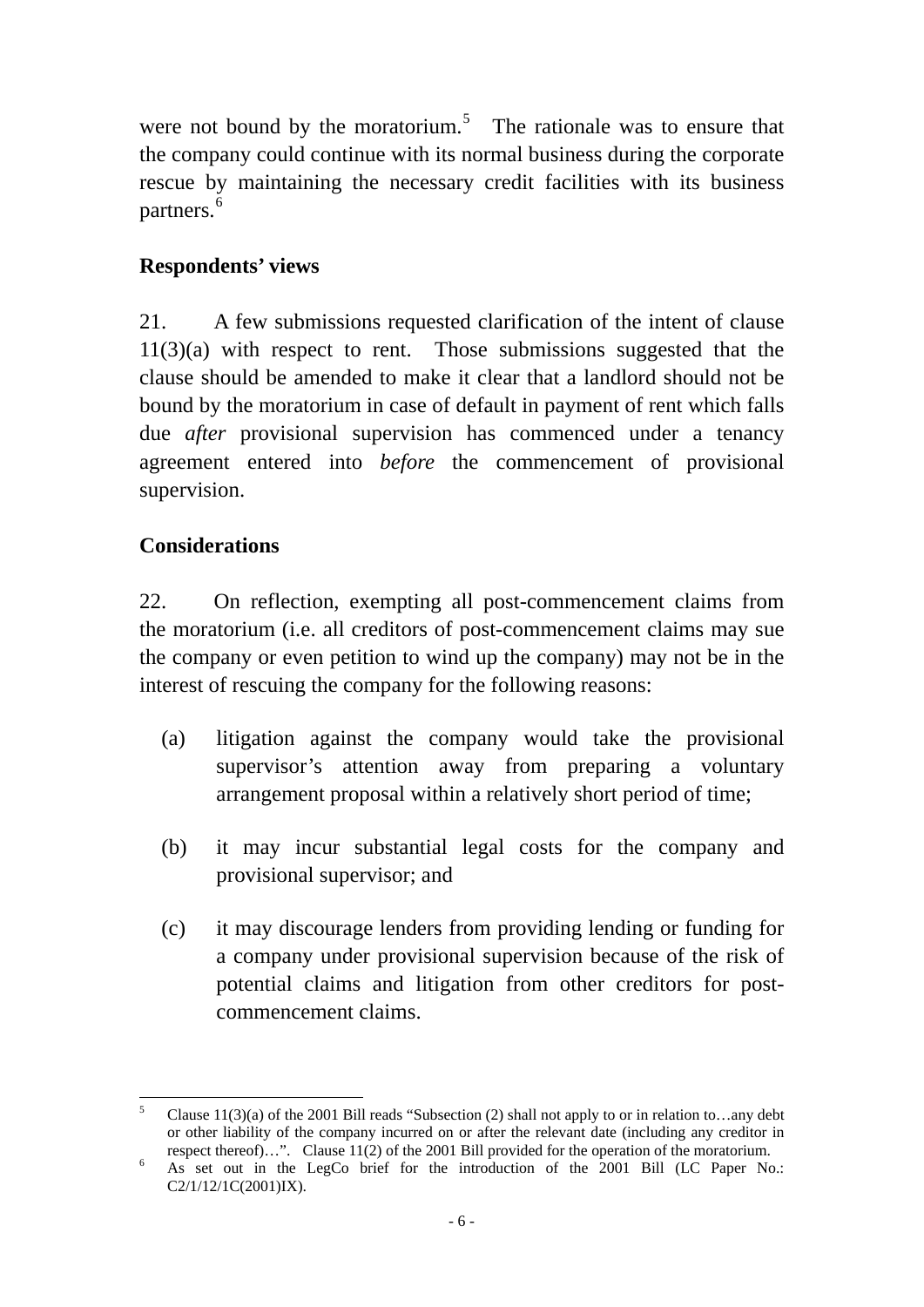23. We also note that in comparable jurisdictions like Australia, the UK and Singapore, there is no blanket exemption from the moratorium for all post-commencement claims.

# **Our response**

24. We now suggest that the general exemption proposed in clause 11(3)(a) of the 2001 Bill be removed. However, we consider that claims in respect of:

- (a) arrears of wages and other entitlements under the Employment Ordinance (Cap 57); and
- (b) outstanding employers' contributions to mandatory provident fund (MPF) scheme or other occupational retirement scheme

arising *after* the commencement of the provisional supervision should be exempted from the moratorium because employees are generally in a vulnerable position and deserve special treatment to enable them to pursue their claims, say, in the Labour Tribunal, or even through petition for winding up of the company.

25. Under the 2001 Bill, a creditor who is affected by the moratorium may apply to the court to be exempted from the application of the moratorium. Under clause 13(4) of the 2001 Bill, the court must be satisfied that the moratorium is causing, or will cause, the creditor *significant financial hardship* before it may grant such an order for exemption from the moratorium.

26. We suggest removing the condition of causing significant financial hardship. The court will have the discretion to decide whether a particular creditor (whether in respect of pre or post-commencement claims after the deletion of clause  $11(3)(a)$  should be exempted from the moratorium and make such order as the court thinks fit.

27. In other words, in deciding whether to exempt the creditor from the moratorium, the court will consider whether there are good reasons for allowing the creditor to depart from the general intention of corporate rescue, which is that a creditor ought not to be able to take action against the company during the provisional supervision, and conduct a balancing exercise weighing the interests of that creditor against those of the company's other creditors.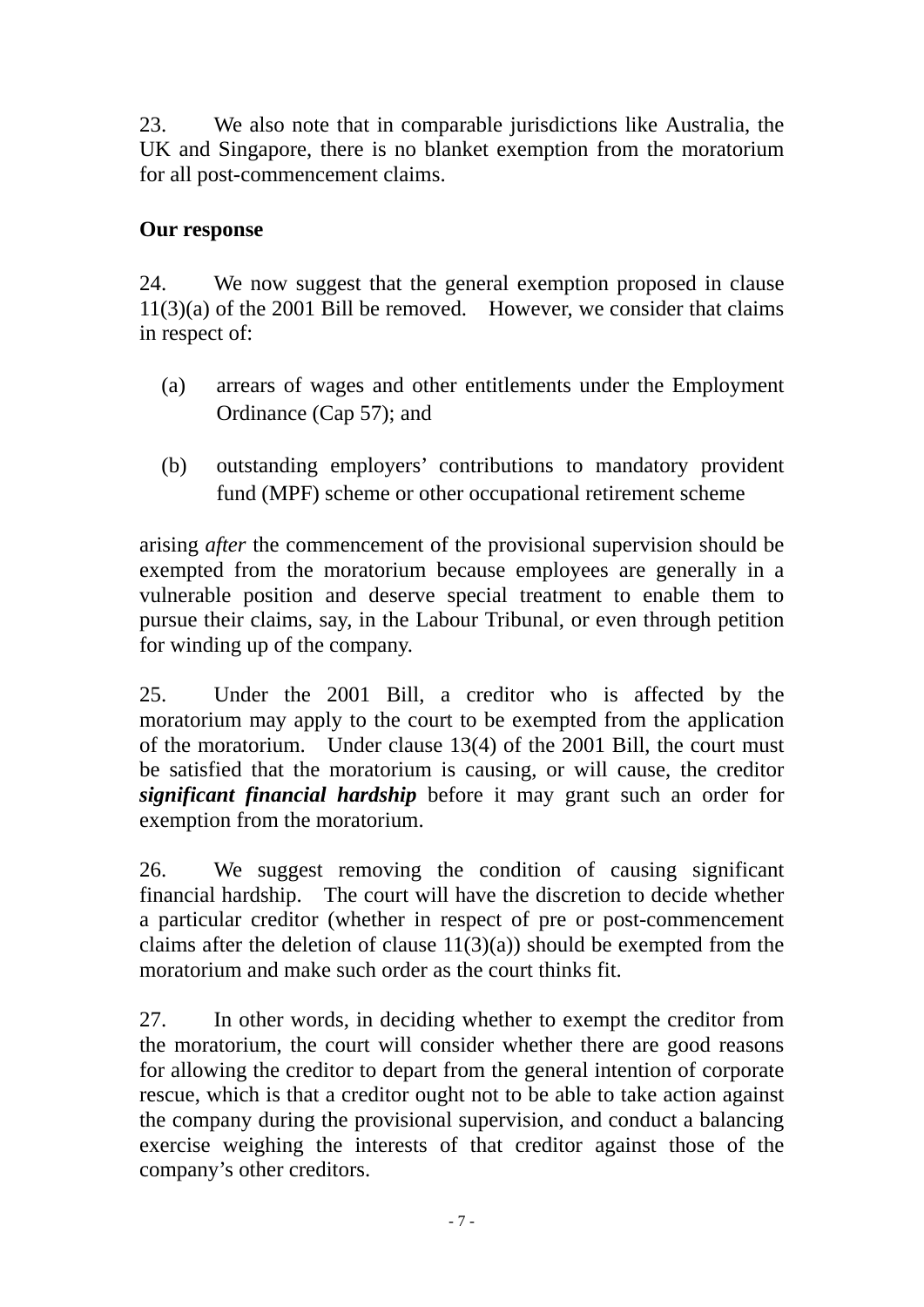### <span id="page-11-0"></span>*Exemption from moratorium: Set-off*

28. Under clause 11(2)(f) of the 2001 Bill, any set-off would be disallowed except with the consent of the provisional supervisor or in relation to certain financial contracts. The concern was that banks might get hold of all the cash of the company by exercising their right to combine accounts.

# **Respondents' views**

29. There were views that the rights to set-off should not be taken away by legislation.<sup>[7](#page-11-0)</sup>

# **Our response**

30. Our research indicates that the corporate rescue laws in the UK, Australia and Singapore do not prohibit set-off. It may be argued that mutual set-off should be allowed so that the parties can net their obligations when the moratorium comes into operation. This will result in more equitable share of creditors' voting rights. The concern about banks getting hold of all the cash of the company by exercising their right to combine accounts may be overstated. Practically, the provisional supervisor should assess the prospects of the company, including its free cashflow and unsecured assets, prior to the appointment.

31. We therefore propose to remove the general prohibition against set-off.

# *Length of initial moratorium (Question 4)*

32. We proposed an initial moratorium period of 45 days.

<sup>&</sup>lt;sup>-</sup> In the consultation paper, we separately invited views on whether the list of financial contracts to be exempted from the moratorium needed to be revised. See paragraphs 48 to 52 below.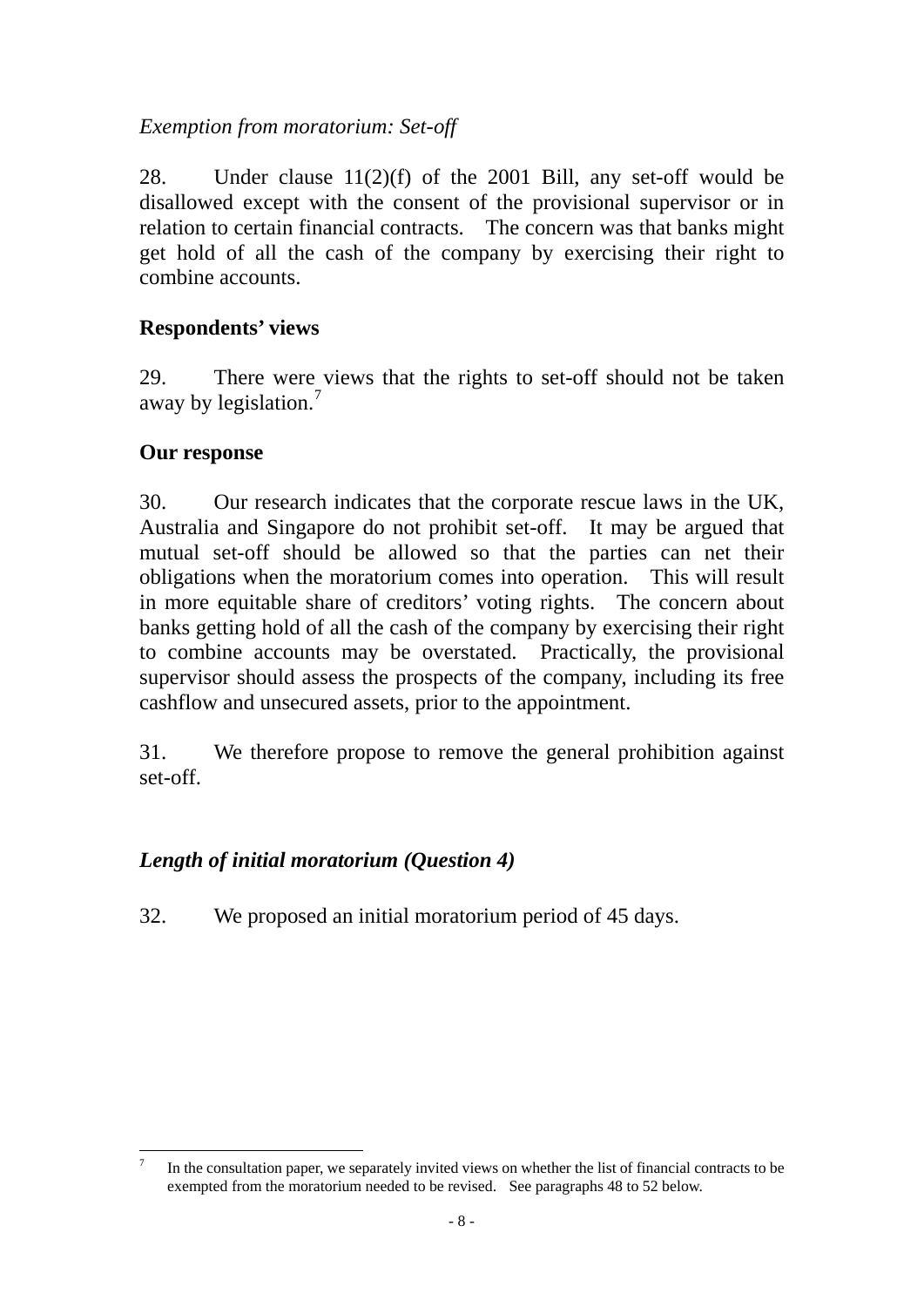# **Respondents' views**

33. The majority of responses, including those from the business and banking sectors, supported an initial moratorium period of 45 days. Most of the dissenting submissions considered that a period of 45 days was too short and suggested a period ranging from 60 days to 90 days.

34. One submission suggested that the initial moratorium period should be expressed in the number of working days to reduce the impact of holiday periods.

# **Our response**

35. We agree that expressing the initial moratorium period in the number of working days would be more appropriate. We will propose an initial moratorium period of 45 working days in the draft legislation. We will review all time durations and use "working days" instead of "calendar days" wherever appropriate.

# *Extension of moratorium up to six months from commencement of provisional supervision by creditors' approval (Question 5)*

36. We proposed to allow for extension of the moratorium up to a maximum period of six months from the commencement of provisional supervision, subject to approval by the creditors at a meeting of creditors.

# **Respondents' views**

37. A vast majority of responses supported the proposal. Some submissions suggested that the extension should be made possible either by approval of creditors or by court approval. There were also suggestions that any party aggrieved by such extension should be allowed to appeal to court for redress.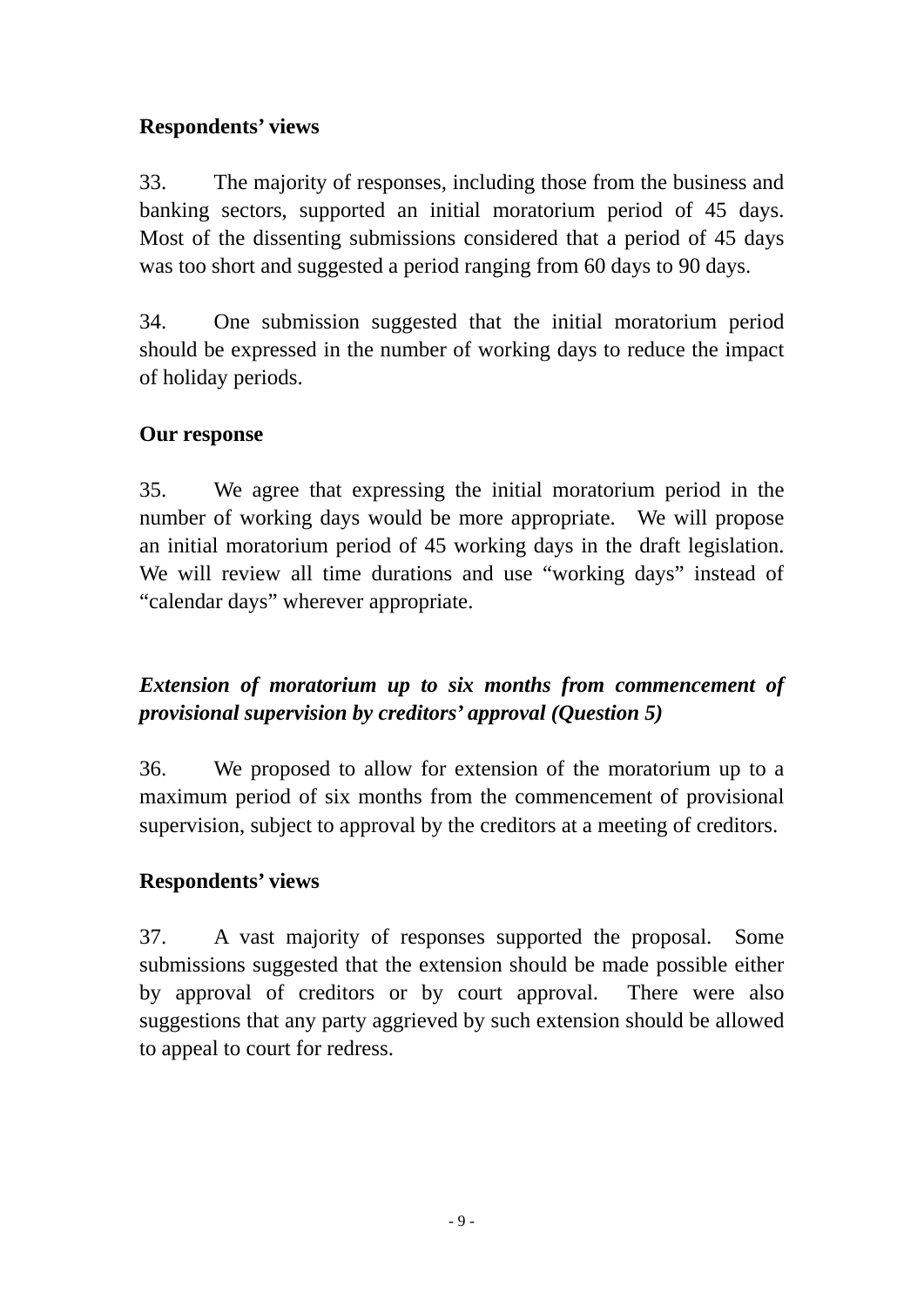38. The few dissenting submissions generally considered that extension up to a maximum of six months would be too long, as they considered that formulating a rescue proposal should generally take less time.

# **Our response**

39. To minimise the involvement of the court, we plan to provide in the draft legislation that creditors at a meeting of creditors may approve an extension of the moratorium up to a maximum period of six months from the commencement of provisional supervision.

40. We have decided to maintain the maximum extension of moratorium period by way of creditors' approval to be six months, taking into account the majority view that six months is a reasonable length of time.

# *Extension of moratorium beyond six months from commencement of provisional supervision (Question 6)*

41. We proposed that any extension beyond six months from the commencement of provisional supervision should only be granted by the court on application by the provisional supervisor.

# **Respondents' views**

42. A vast majority of responses supported the proposal. Some submissions suggested that creditors' approval should be sought before applying to court to further extend the moratorium. There were suggestions that the court should have discretion to extend the moratorium even during the first six months of the provisional supervision.

43. The dissenting submissions considered that extension beyond six months should only require creditors' approval or should also be made possible by creditors' approval.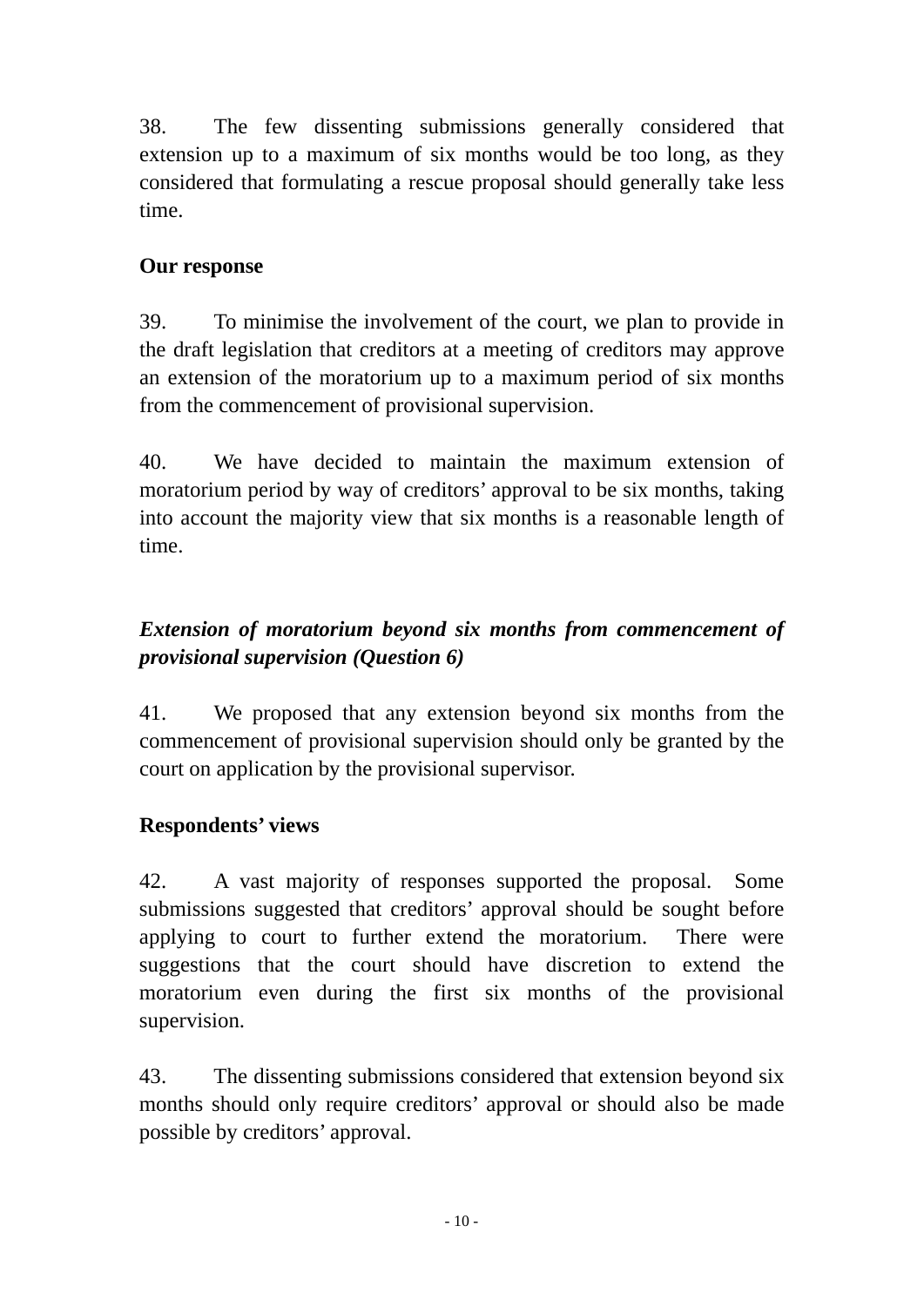# **Our response**

44. As the moratorium period should only be extended beyond six months in exceptional cases, we consider it appropriate to require court approval as a safeguard and to assess progress. To give greater flexibility, we plan to provide in the draft legislation that, in addition to the extension in the manner as stated in paragraph 41 above, extension of the moratorium may be granted by the court at any time on application by the provisional supervisor.

# *Maximum limit of extension of moratorium by the court (Question 7)*

45. We proposed that any court extension should not exceed a maximum of 12 months from the commencement of provisional supervision.

# **Respondents' views**

46. The majority of responses, including those from practitioners and the business and banking sectors, disagreed with the proposal to impose a 12-month limit on the moratorium period. Many of these submissions considered the court should have the discretion to decide the period of extension in order to cater for exceptional cases.

#### **Our response**

47. We plan to provide in the draft legislation that the court may extend the moratorium for a period as it thinks fit.

# *Exemption from moratorium: specified contracts and agreements (Question 8)*

48. We asked whether the list of contracts and agreements proposed to be exempted from the moratorium needed to be revised.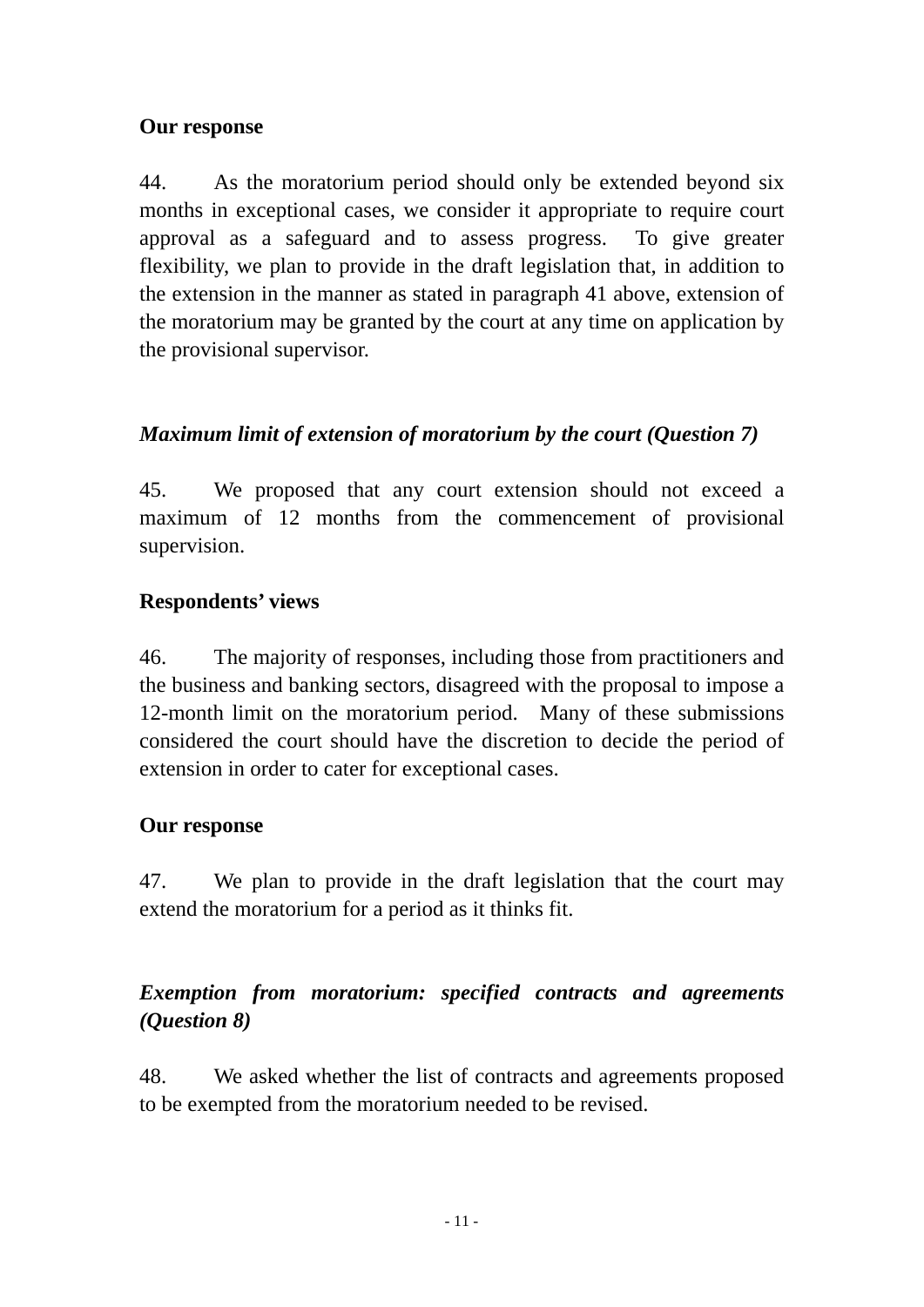# <span id="page-15-0"></span>**Respondents' views**

49. Many submissions did not address this question or stated that they had no comment. Among those who commented, the views were diverse.

50. A slight majority of those who addressed this question agreed that there was a need for the exemption list and supported updating or expanding the list of contracts and agreements exempted from the moratorium. They highlighted the increase of systemic risk if close-out netting of over-the-counter derivative contracts were not allowed. On the other hand, a number of submissions considered that there was no need to set up an exemption list and it should be left to the provisional supervisor to decide whether a certain contract or agreement should be exempted. Some of them argued that the provision of an exemption list might not be fair to creditors whose contracts or agreements were not one of those on the exemption list.

# **Our response**

51. While the proposed removal of the general prohibition against set-off as set out in paragraph 31 above may address to some extent the concern over the impact of the moratorium on certain financial contracts, there are issues such as agreements relating to financial collateral which cannot be adequately addressed in this way. Moreover, the approach of providing for an exemption list has the merit of providing greater certainty to the implementation of close-out netting. $8$ 

52. Therefore, we plan to retain the exemption list approach and to update the list of contracts and agreements proposed to be included in the light of market developments since the 2001 Bill. The revised list may be introduced in the form of subsidiary legislation to facilitate further updates in the future. We will further work out the details on revising the list in consultation with the Hong Kong Monetary Authority, the Securities and Futures Commission and relevant stakeholders.

 8 For example, there should be no settlement in cash and/or in kind by the company. The counterparty should only have claim against as a creditor for the net termination values. See clause 11(5) of the 2001 Bill.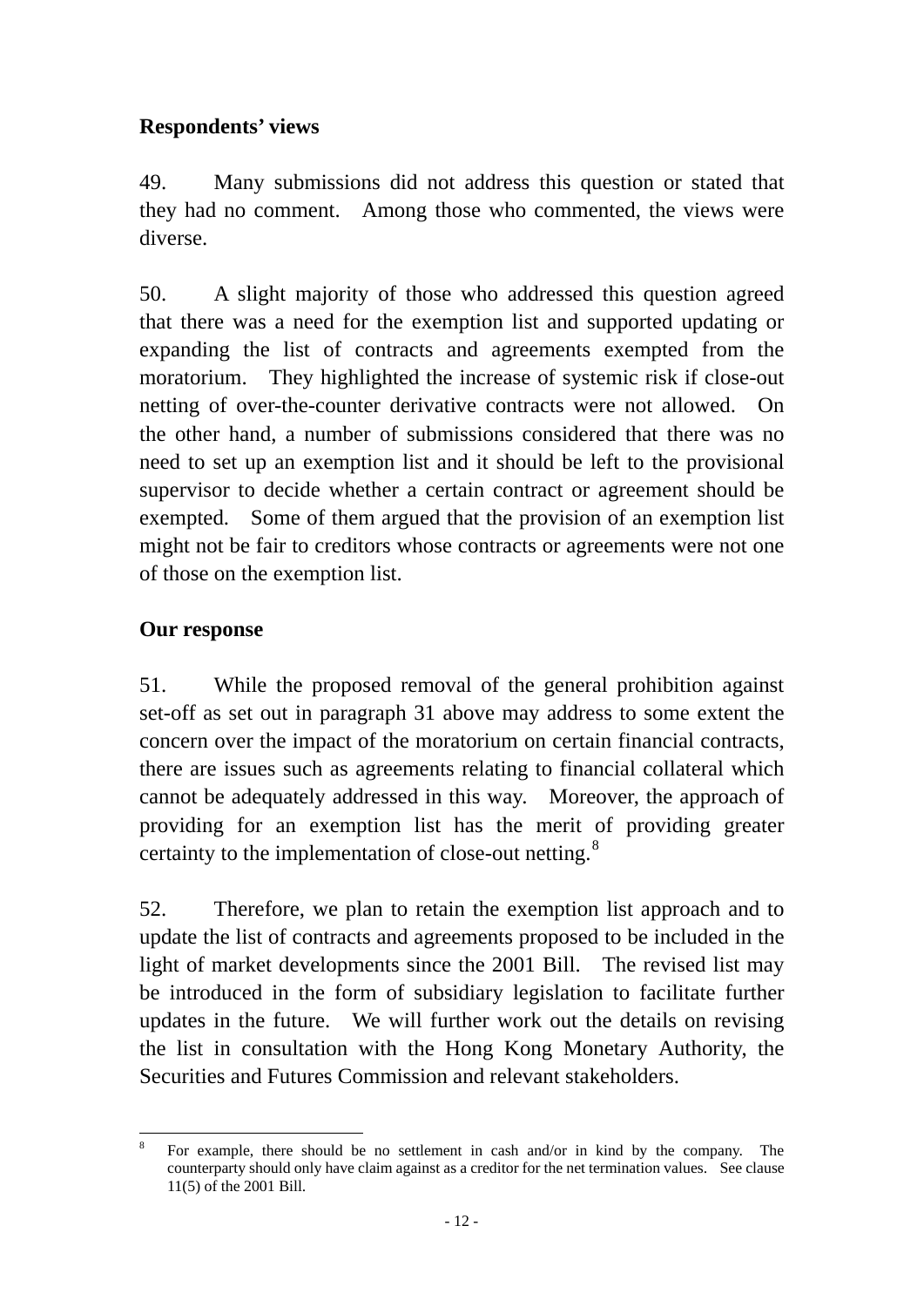# **Employees' Outstanding Entitlements**

# *Employees' outstanding entitlements (Question 9)*

53. We set out three options (namely, the 2003 Proposal, Alternative A and Alternative B) to deal with employees' outstanding entitlements for public consultation. The three options are summarised below:

| 2003<br>Proposal            | Trust fund to be set up before the commencement<br>of provisional supervision and capped at the PWIF<br>level; any outstanding amounts above the cap to be<br>included in the rescue plan and settled within 12<br>months of approval of the plan                                                                              |
|-----------------------------|--------------------------------------------------------------------------------------------------------------------------------------------------------------------------------------------------------------------------------------------------------------------------------------------------------------------------------|
| Alternative<br>$\mathsf{A}$ | Exempt employees from moratorium<br>(i.e. while other creditors may not initiate any civil<br>action during the moratorium period, employees<br>who are owed entitlements retain the right to<br>petition for court winding up)                                                                                                |
| Alternative<br>B            | Accord priority to "employees' protected debts" in<br>the rescue plan<br>(i.e. employees' debts capped at PWIF level settled<br>within 45 to 60 days after the start of the<br>moratorium; any outstanding amounts above the<br>cap to be included in the rescue plan and settled<br>within 12 months of approval of the plan) |

# **Respondents' views**

54. The majority of responses, mostly from practitioners and the business and banking sectors, supported Alternative B. Many of those who favoured Alternative B considered that Alternative B could strike a balance between protecting employees' interests on one hand and providing a breathing space for the company to organise its finances on the other hand. However, submissions from the labour sector were more skeptical about Alternative B, considering that it would delay repayment to employees as compared to payments under PWIF in the event of winding up. Some submissions also noted that Alternative B would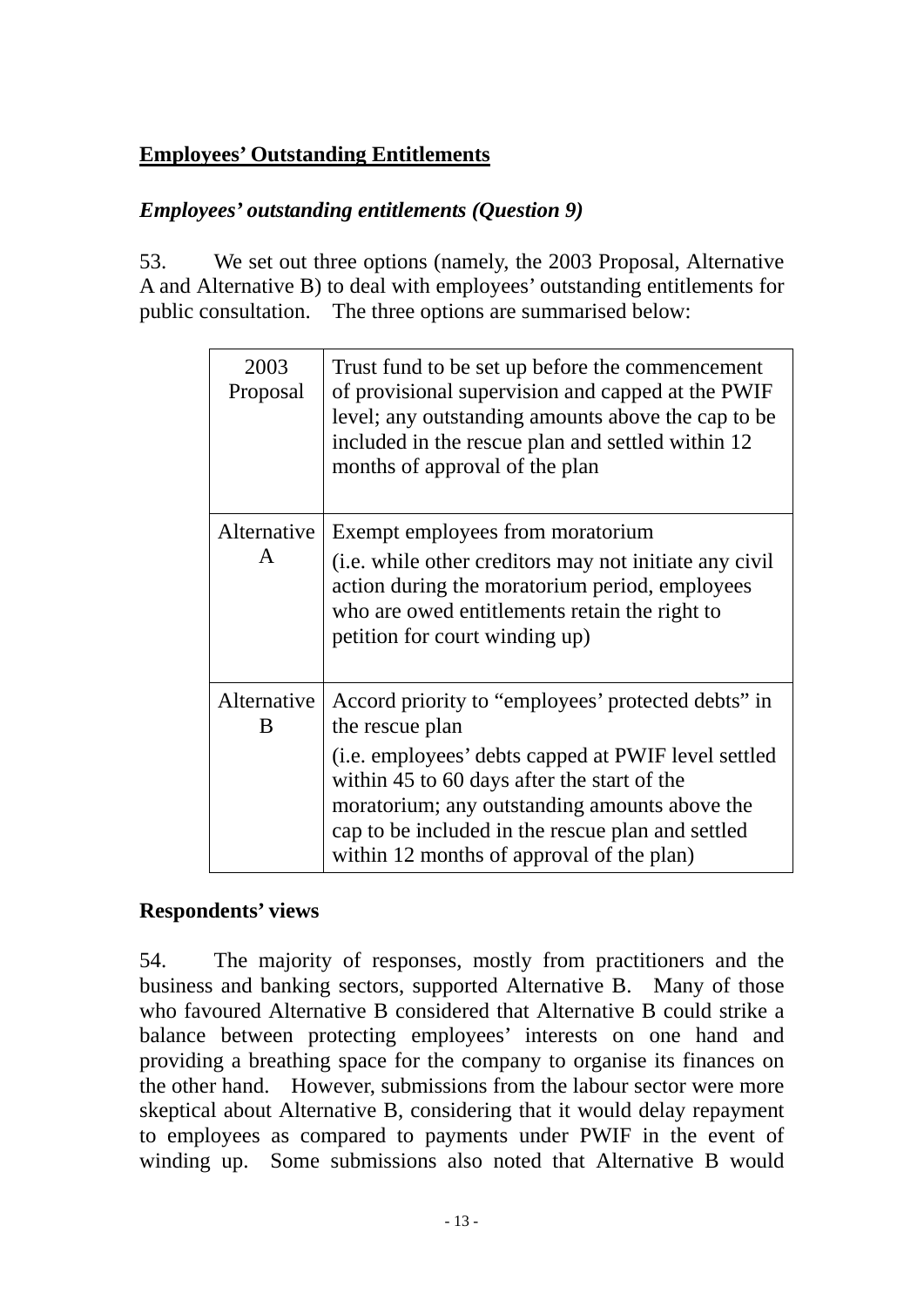require the expansion of the ambit of PWIF to cover creditors' voluntary winding up cases and this might not be consistent with the original intent of setting up the PWIF.

55. Most of those who favoured Alternative B expressed doubts over the 2003 Proposal and Alternative A. Those submissions generally considered that it was too onerous to require a financially distressed company to set aside the significant upfront payment as required under the 2003 Proposal. They also considered that Alternative A would grant unduly favourable bargaining power to employees and worried that a single disgruntled employee would defeat corporate rescue effort, increasing the uncertainty of undergoing provisional supervision. To reduce the uncertainty of Alternative A, some suggested that employees might be allowed to petition for winding up the company only if a certain number or percentage of employees agreed to do so either by headcount or by percentage of total employees' outstanding entitlements.

56. Submissions from the labour sector, and a few non-labour sector submissions, supported either the 2003 Proposal or Alternative A. They considered that those two options could better protect employees' interests. However, concern was raised that even though employees could exercise their right to petition to the court for winding up under Alternative A, the court might decline to grant a winding-up order on the ground that the company was undergoing provisional supervision.

57. A number of other options were also floated in the submissions. Some supported using the PWIF or setting up a new Government fund to meet employees' outstanding entitlements with a subrogated right of claims against the company for the monies paid out.

58. Some submissions suggested prescribing a phased timeframe for repaying different components of employees' outstanding entitlements, subject to certain upper limits, at various junctures during the provisional supervision process.

59. There were also suggestions that employees be allowed to petition to wind up the company solely for the purpose of triggering the ex-gratia payment from PWIF and then the winding-up petition should be stayed thereafter.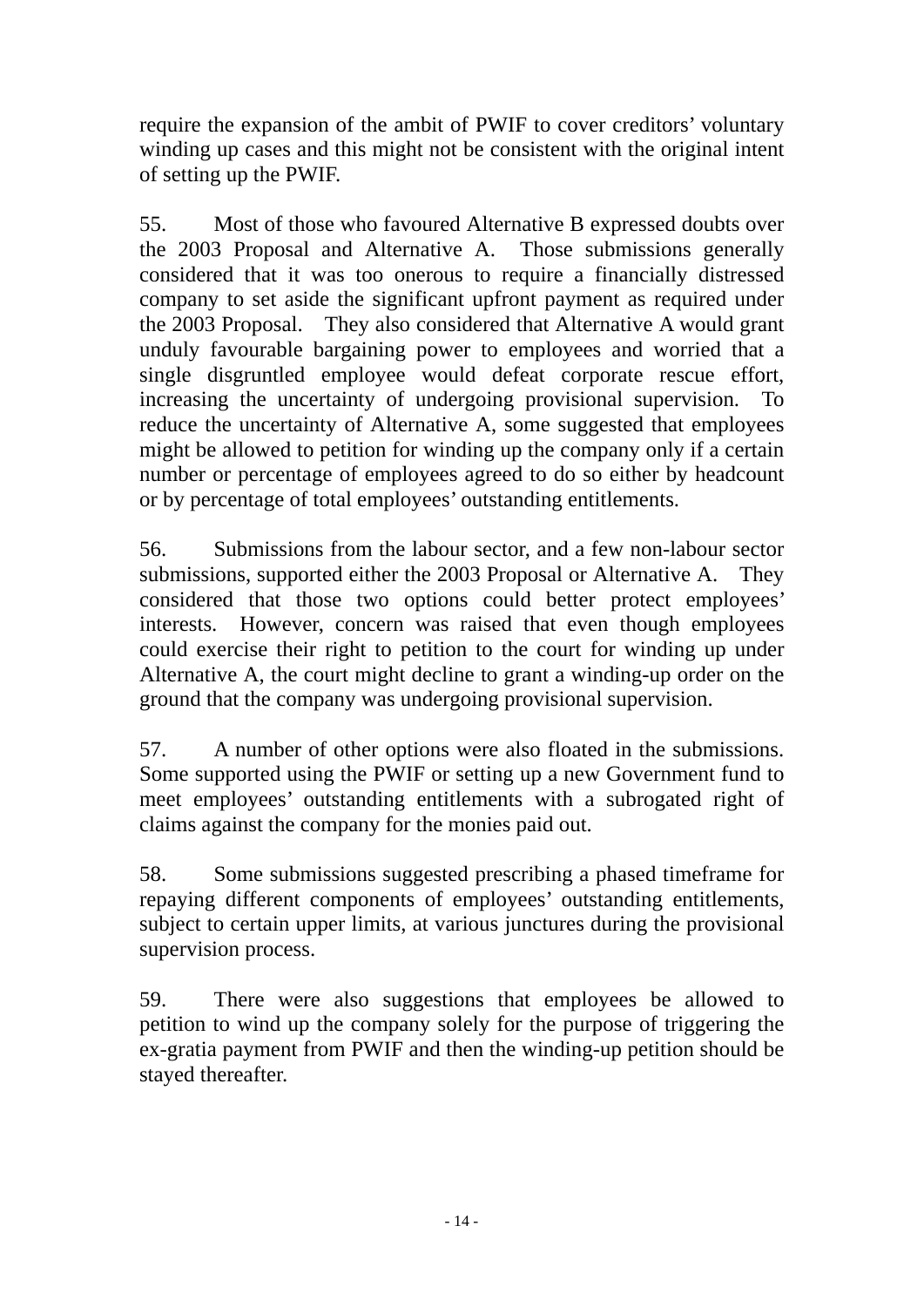<span id="page-18-0"></span>60. A few submissions also suggested treating employees' outstanding entitlements owed to the company's directors and senior management more strictly and perhaps differently than other employees' outstanding entitlements.

# **Our response**

61. We acknowledge that there are difficulties in expanding the scope of PWIF, and note that the Labour Advisory Board, the PWIF Board and some labour sector representatives have clearly voiced their strong objection to including creditors' voluntary winding up cases under the PWIF for fear of abuse and rapid depletion of the PWIF. We also do not consider it appropriate to use public money to fund employees' outstanding entitlements of distressed companies.

62. Although there was majority support for Alternative B, given that the labour sector expressed clear reservations, we have further considered the issue.

63. With the benefit of written comments and other formal<sup>[9](#page-18-0)</sup> and informal discussions, we propose a phased payment schedule for pre-commencement employees' outstanding entitlements along the following lines:

- (a) Arrears of wages before the commencement of provisional supervision should be paid up to the PWIF cap (i.e. \$36,000 per employee) by the  $30<sup>th</sup>$  calendar day after the commencement of provisional supervision;
- (b) For employees whose employment had been terminated before the commencement of provisional supervision, any outstanding wages in lieu of notice of termination and severance payments should be paid up to the PWIF caps:
	- (i) within 45 calendar days after the voluntary arrangement has been approved; or

 $\overline{a}$ 9 Including a symposium on "Corporate Rescue in Hong Kong: The Government's 2009 Legislative Proposals" organised at the University of Hong Kong on 22 January 2010 by the Institute of Asian-Pacific Business Law, William S. Richardson School of Law, University of Hawaii at Manoa and the Asian Institute of International Financial Law, Faculty of Law, University of Hong Kong.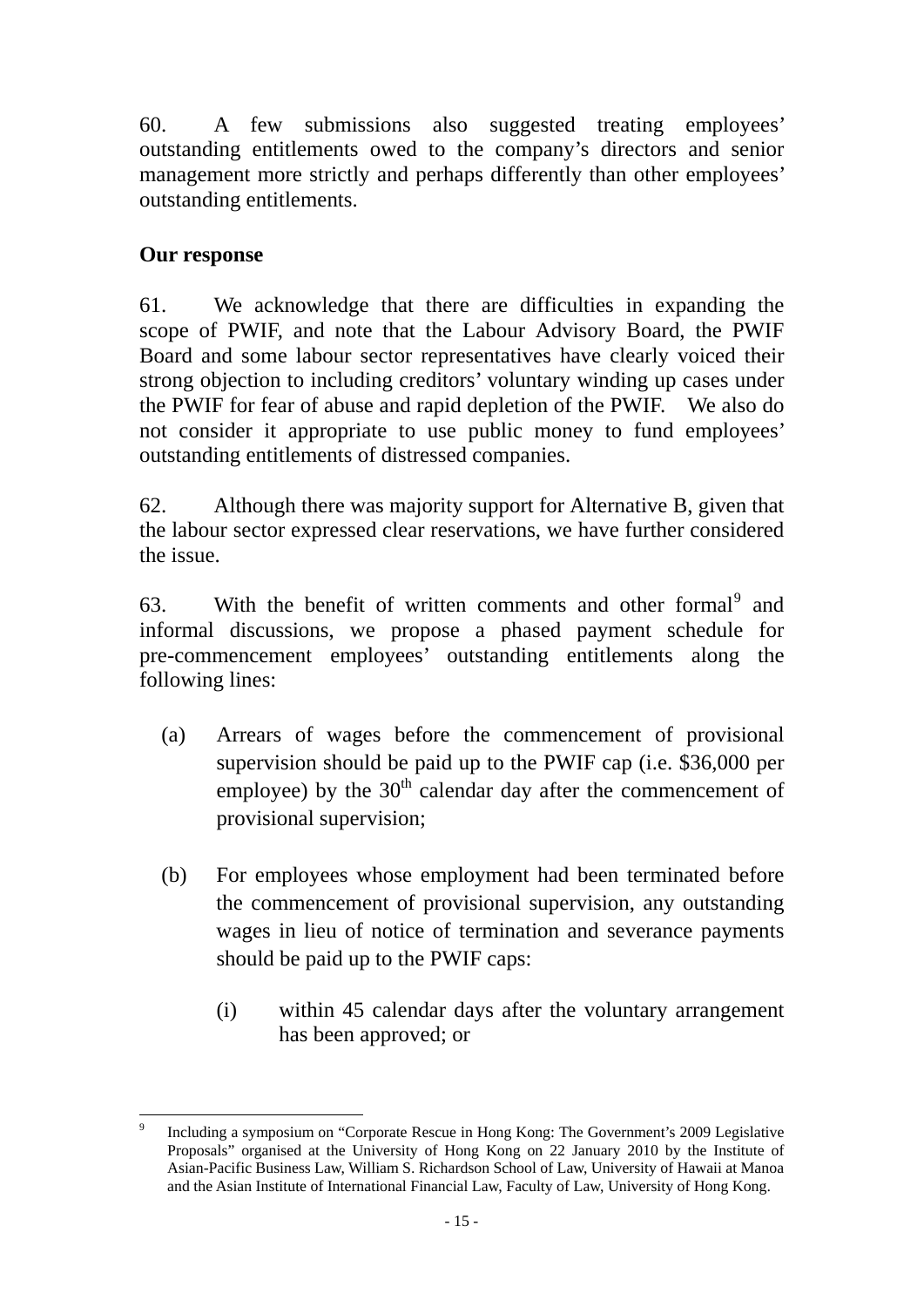- <span id="page-19-0"></span>(ii) if the initial moratorium period is extended, within 45 calendar days from the date of extension;
- (c) Any remaining pre-commencement entitlements, including outstanding employers' contributions under the Mandatory Provident Fund Schemes Ordinance (Cap 485) ("MPFSO") or the Occupational Retirement Schemes Ordinance (Cap 426) ("ORSO"), should be paid in full within 12 months after the voluntary arrangement has come into effect.
- (d) If the company fails to pay according to the above schedule, the employees concerned will no longer be bound by the moratorium and may petition the court for winding up the company; and
- (e) To facilitate employees to take legal action against the company in case it fails to pay according to the schedule in sub-paragraphs (a) and (b) above, the provisional supervisor will be required to verify the details of debts owed to employees prior to the commencement of the provisional supervision with the employees concerned within 30 days after the commencement of provisional supervision.

A flowchart illustrating our proposal for phased payments is at **Appendix III**.

64. The payout timeframe in paragraph 63 above provides for earlier payment of owed wages.<sup>10</sup> In addition, the owed amount will be In addition, the owed amount will be included in full in the voluntary arrangement plan, to be repaid within 12 months. This would be more advantageous to the employee than in the case of winding up, since apart from PWIF ex-gratia payments, employee creditors' generally only receive a very low return on the amount owed. In the unfortunate event that the corporate rescue fails, the employee will still be entitled to PWIF ex-gratia payments if he is still owed entitlements.

65. With respect to the suggestion that different treatment be made to employees' entitlements owed to company directors and/or senior

 $10\,$ 10 For reference, the performance pledge of the Labour Department regarding protection of wages on insolvency is to issue payments to qualified applicants for the PWIF within 10 weeks upon receipt of all relevant information and documents required for processing the applications.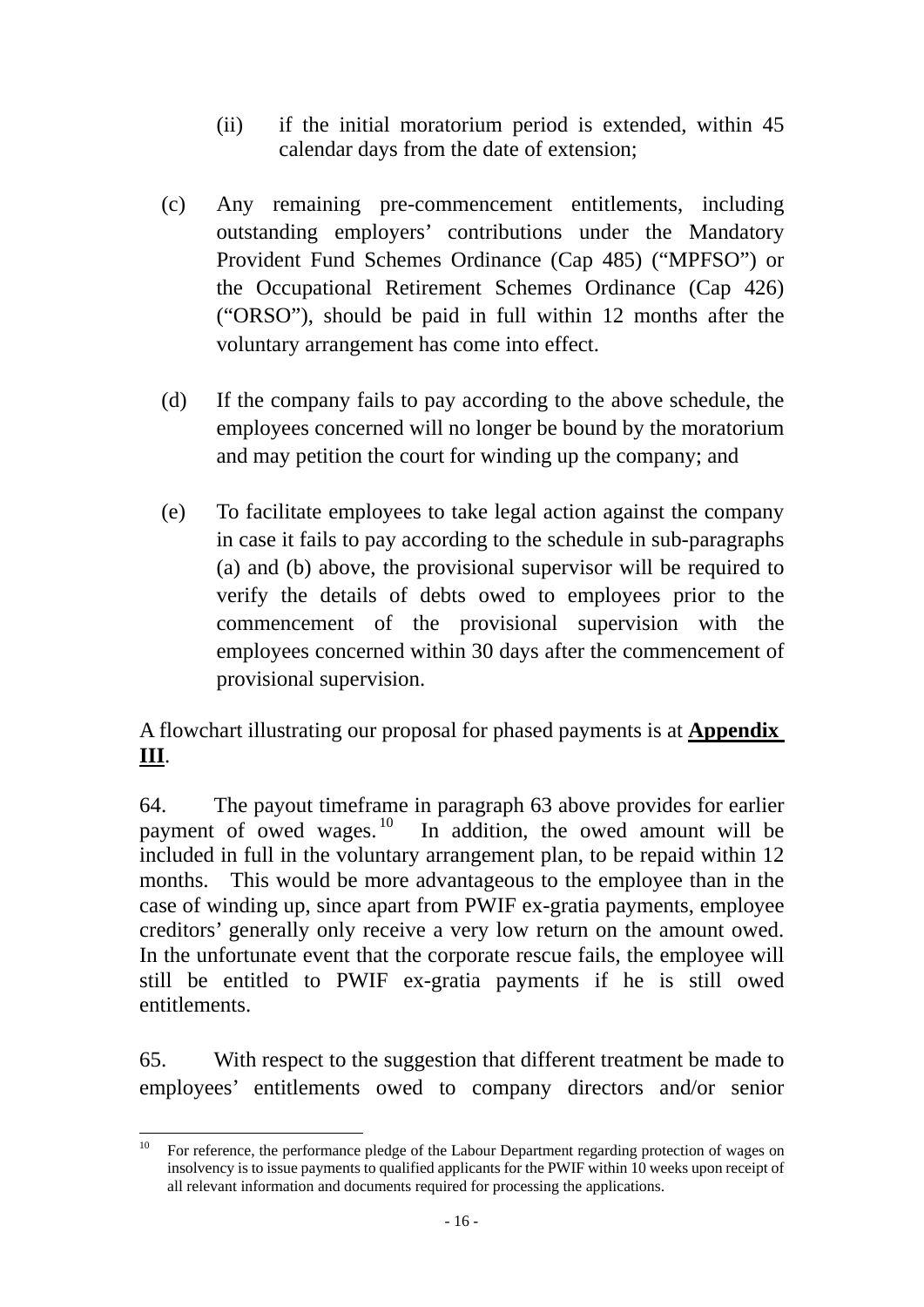<span id="page-20-0"></span>management, we note that a similar proposal was put forward by the Bills Committee in 2001. As we pointed out at that time, we see no justification for such differential treatment and are aware that there are likely to be legal issues for this proposal.<sup>11</sup>

# *Treatment of outstanding employers' MPF scheme contributions [12](#page-20-0) (Question 10)*

66. We asked how outstanding employers' MPF scheme contributions should be treated.

### **Respondents' views**

67. The majority of responses considered that the outstanding employers' MPF scheme contributions should be treated in the same way as arrears of wages and other employees' outstanding entitlements, subject to the option to be adopted on dealing with employees' outstanding entitlements.

68. A number of submissions considered that outstanding employers' MPF scheme contributions should not be given any special treatment.

69. One submission noted that MPF scheme contributions were meant for investment and employees would not be able to retrieve them for consumption in near future. This submission considered that it should be sufficient as long as it was mandatory for the voluntary arrangement proposal to provide for full repayment of the outstanding contributions.

70. Some submissions considered that outstanding employers' MPF scheme contributions should be dealt with in accordance with the relevant MPF legislation.

 $11^{\circ}$ See the LegCo brief for the Bills Committee on Companies (Corporate Rescue) Bill, "The Administration's Comments on Proposals relating to Treatment of Wages and other Statutory Entitlements owed by a Company to its Employees" (LC Paper No.: CB(1)82/01-02(04)).<br><sup>12</sup> This applies equally to outstanding employers' ORSO scheme contributions which are not covered

by PWIF.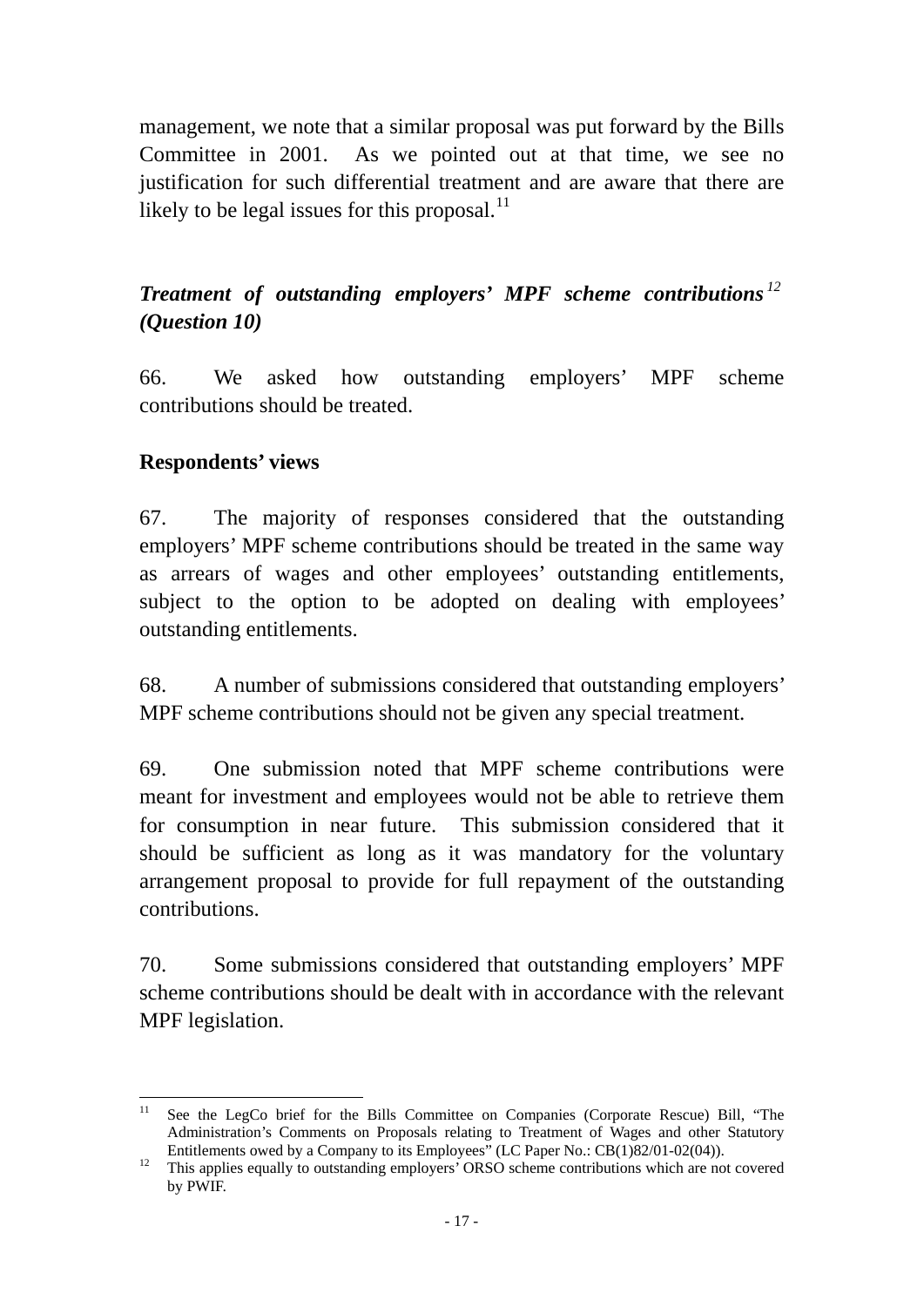# **Our response**

71. We plan to provide in the draft legislation for the treatment of outstanding employers' MPF scheme contributions as proposed in paragraph 63(c) above and as shown in the flowchart at **Appendix III**.

# **Provisional Supervisor**

# *Qualification requirements for provisional supervisor (Questions 11 & 12)*

72. We proposed that solicitors holding a practising certificate issued under the Legal Practitioners Ordinance (Cap 159) and certified public accountants registered in accordance with the Professional Accountants Ordinance (Cap 50) may take up appointment as a provisional supervisor. We also asked whether other persons without the aforementioned qualifications could also be appointed as provisional supervisors on a case-by-case basis.

# **Respondents' views**

73. Many submissions, including those from practitioners, considered that additional requirements should be imposed on registered certified public accountants and practising solicitors (e.g. a certain number of years of experience in insolvency or restructuring) before they should be allowed to take up appointment as a provisional supervisor. A considerable number also considered that experienced practitioners in relevant fields or those with other relevant professional qualifications should also be allowed to take up appointment. A few submissions expressed reservations about whether solicitors were suitable persons for taking up the role as a provisional supervisor.

74. A considerable number of submissions considered that eligibility should not be determined only by reference to a person's professional qualification; instead, a panel or licensing system should be set up to admit suitable persons to take up the appointment of a provisional supervisor. Some of them considered that the panel or licensing system should be operated by the Official Receiver while others considered that the panel or licensing system should be developed based on existing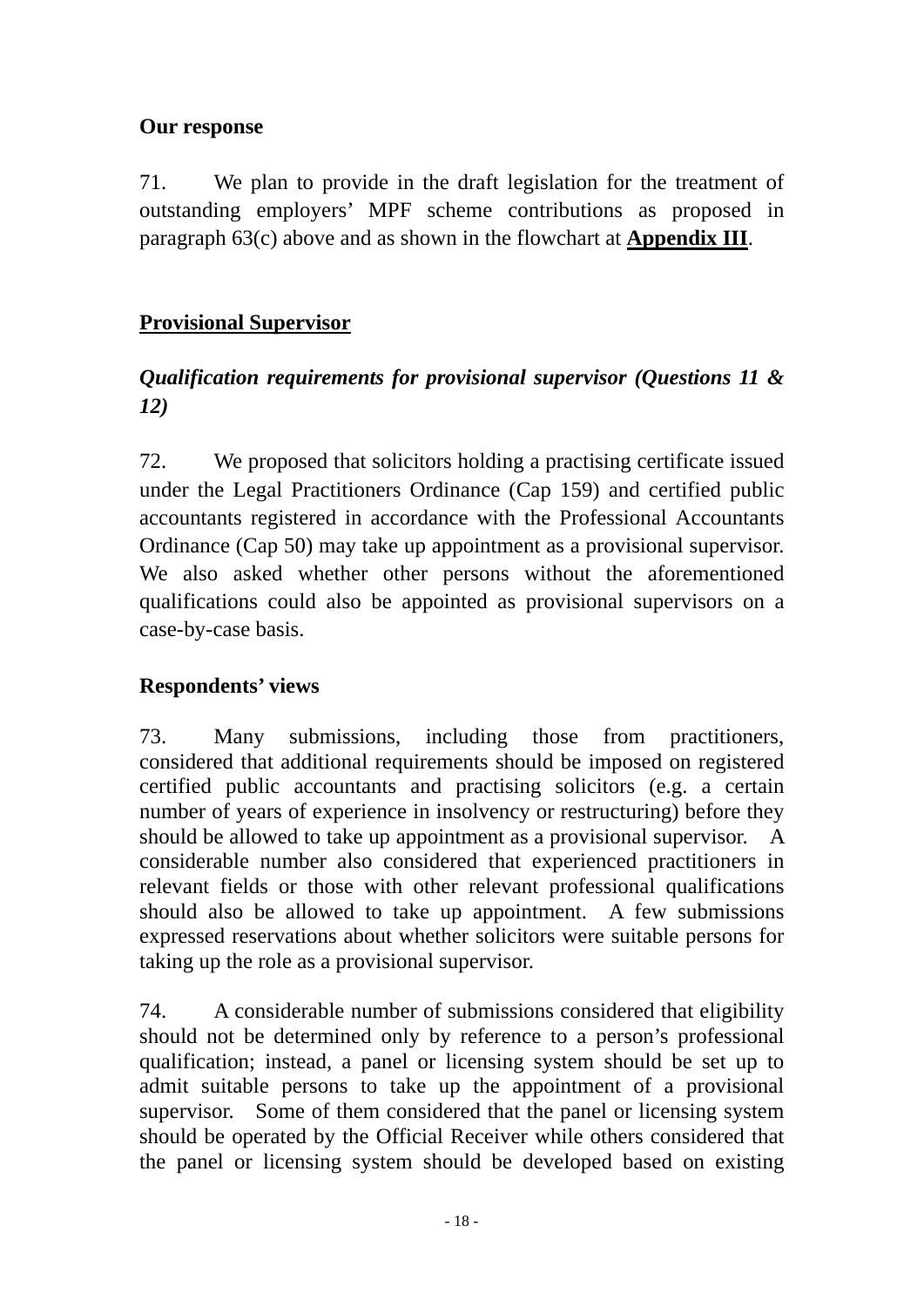"Panel A" administered by the Official Receiver's Office for non-summary winding-up cases.<sup>13</sup>

75. Views were split, even among practitioners, on whether other persons could be appointed as a provisional supervisor on a case-by-case basis. There were slightly more submissions in support of allowing such appointment, and of those, most considered the Official Receiver to be a suitable appointment authority.

### **Our response**

76. We are attracted to the increased reassurance offered by a registration system for provisional supervisors, as certain qualification and experience requirements in addition to professional qualifications of being an accountant or solicitor can be imposed. However, we have also been cautioned that such a registration system would limit creditors' choices, possibly to well-established firms, and may result in higher fees.

77. On balance, we have therefore proposed to adhere to the original proposal at this time i.e. allowing all registered certified public accountants and practising solicitors to take up appointment as provisional supervisor, as part of this initial operation of the corporate rescue regime rather than implementing any premature regulation that may stifle developments in this new area of practice. The intention is to allow greater market flexibility and provide wider choices for creditors.

78. To protect creditors' interests and ensure smooth running of the corporate rescue procedure, there must be suitable safeguards and sanctions against incompetence or misconduct on the part of the provisional supervisor. We shall rely on the oversight regimes of the Hong Kong Institute of Certified Public Accountants and the Law Society of Hong Kong to ensure that their members act in accordance with their professional requirements. In addition, we propose to amend section 168D of the Companies Ordinance to expand the court's existing powers of disqualification to prohibit a person from being a provisional supervisor or supervisor.

<sup>13</sup> Panel A is a scheme set up in the Official Receiver's Office to outsource non-summary compulsory winding-up cases, i.e. where assets are estimated to be over \$200,000, to a liquidator on an approved panel of insolvency practitioners – Panel A – who have appropriate qualifications, experience and resources to undertake the administration of such cases. In non-summary cases where there is no nomination of liquidator by the creditors and contributories, the OR will then recommend a liquidator on the Panel A List on a roster basis for the creditors and contributories and the court to consider.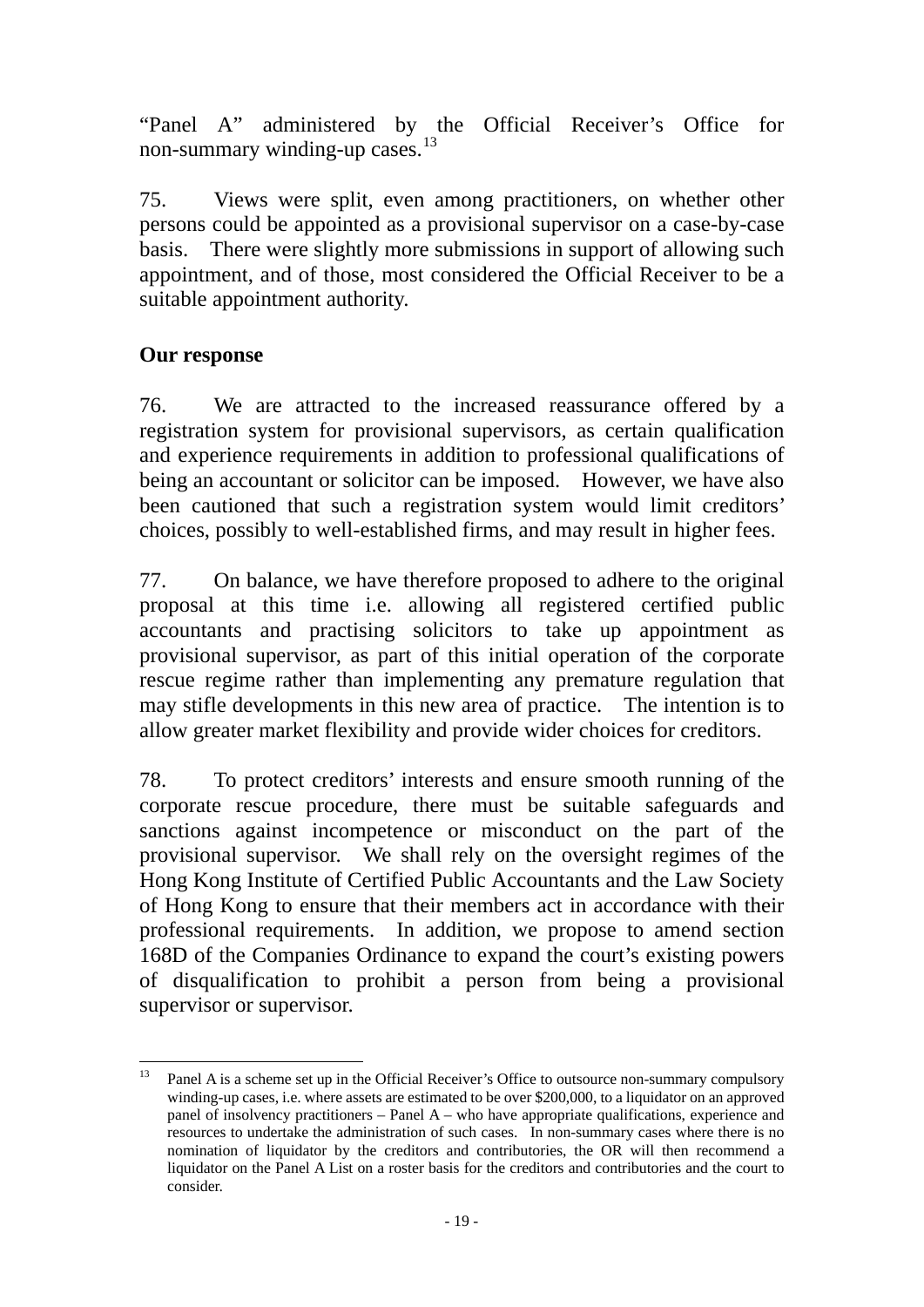79. We do not plan to admit any person who is neither a registered certified public accountant nor a practising solicitor as a provisional supervisor at this stage, as there is no investigation, disciplinary or appeal mechanism in place for oversight purposes.

80. We will review the need for any revision to the qualification requirements from time to time after the corporate rescue procedure is introduced.

# *Appointment and remuneration of provisional supervisor (Question 13)*

81. We proposed to give creditors the choice to replace the provisional supervisor and approve the remuneration of the provisional supervisor at the first meeting of creditors which is to be held within 10 working days from the commencement of provisional supervision.

# **Respondents' views**

82. The overwhelming majority of responses, including those from practitioners, supported the proposal. Those submissions which elaborated on their reasons for support indicated that the proposal would provide suitable check and balance against appointment of an unsuitable person as the provisional supervisor.

83. The dissenting submissions considered that the proposal would make provisional supervision more complicated and costly. There were also concerns that it was too early to assess the complexity of the case by the first meeting of creditors, and creditors would likely cap the remuneration at a level that might be unfair to the provisional supervisor.

# **Our response**

84. In view of the overwhelming majority support for the proposal to allow creditors to replace the provisional supervisor at the first meeting of creditors, we plan to include the proposal in the draft legislation.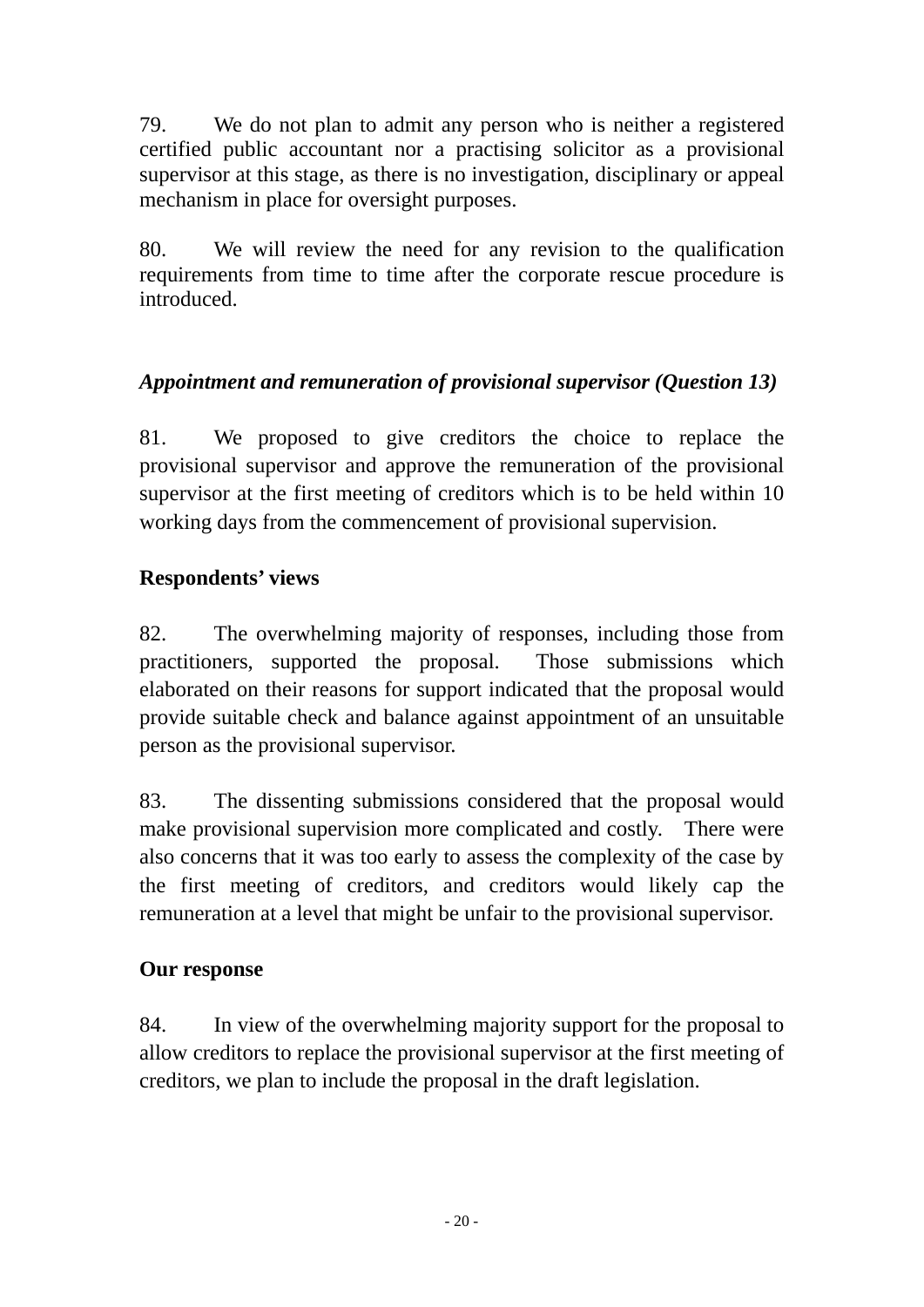85. As regards the determination of the remuneration of the provisional supervisor, despite the majority support for empowering creditors to make the determination at the first meeting of creditors, we agree that there is merit in the opposing view that it may be too early for a fair assessment of the remuneration for the provisional supervisor to be made at such preliminary stage. Therefore, in the draft legislation, we plan to provide that creditors may fix the remuneration of a provisional supervisor by:

- (a) agreement between the provisional supervisor and the committee of creditors (if any);
- (b) resolution of the creditors; or
- (c) the court, if there is no such agreement or resolution.

# *Personal liability on provisional supervisor (Question 14)*

86. We proposed to impose personal liability on provisional supervisors for any contracts they had entered into when performing their functions. We also proposed that the provisional supervisor should have 16 working days after the commencement of provisional supervision to decide whether to accept pre-existing employment contracts and he will only be personally liable for those contracts he accepted within those 16 working days (i.e. for entitlements accrued since the commencement of provisional supervision).

# **Respondents' views**

87. The majority of responses were in support of the proposal, including those from the business and banking sectors and many practitioners. Some of these submissions suggested that provisional supervisors should be allowed to be indemnified out of the company's asset for their personal liability, and they should also be allowed to contract out of personal liability if the other contracting party agrees. A few submissions also suggested that if there was a replacement of provisional supervisor at the first meeting of creditors, the replacement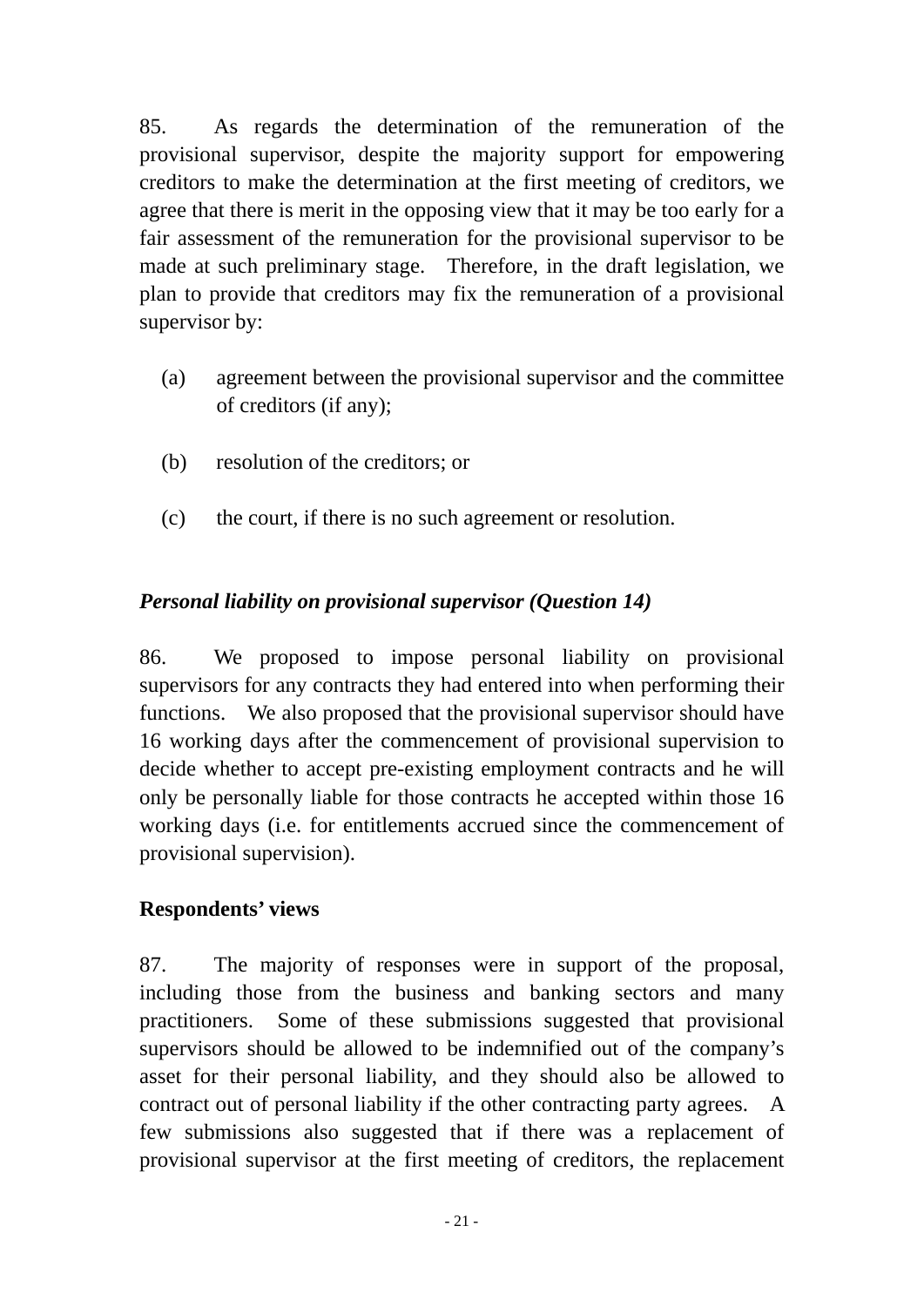<span id="page-25-0"></span>provisional supervisor should be given extra time to decide whether to accept pre-existing employment contracts.

88. The dissenting minority, including some practitioners and their professional bodies, generally considered that the proposal would deter experienced professionals from taking up appointments as provisional supervisor.

# **Other considerations**

89. Under the 2001 Bill<sup>[14](#page-25-0)</sup>, the provisional supervisor would only be personally liable for any contract entered into by him in the performance of his function, except in so far as the contract otherwise provides (i.e. he may contract out of such personal liability).

90. If the moratorium is extended to apply to post-commencement claims as set out in paragraph 24 above, sufficient assurances of payment will need to be given to those who supply goods and services to the company under provisional supervision. We also note the concerns of property owners, who wished to ascertain what rights they have over property which was being used, occupied or in possession by the company under a pre-existing agreement, where the rent and other payments falling due during the provisional supervision was not paid, as the owners' post-commencement claims would also be subject to the moratorium.

# **Our response**

91. In view of the majority support for the proposals as outlined paragraph 86 above, we propose to include them in the draft legislation.

92. We consider that four more working days should be given to a replacement provisional supervisor after the replacement to decide whether to accept pre-existing employment contracts. We propose to reflect this revision in the draft legislation. However, if there was no replacement of provisional supervisor at the first meeting of creditors, the time period for the provisional supervisor to decide whether to accept pre-existing employment contracts would be 16 working days after the

 $\overline{a}$ Section 1, Part 6, Schedule 4 to the 2001 Bill.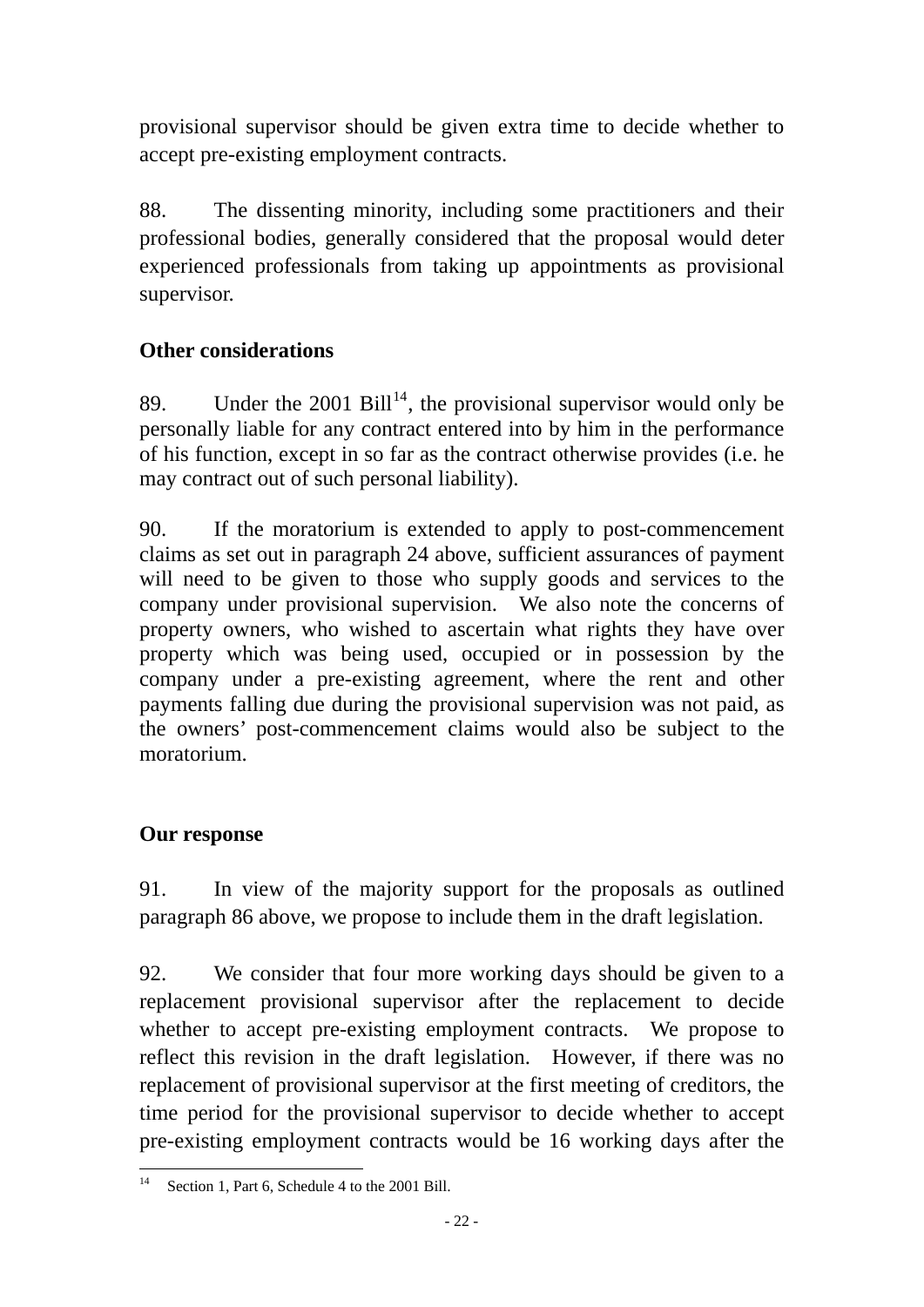<span id="page-26-0"></span>commencement of provisional supervision.

93. The 2001 Bill provided that a provisional supervisor was entitled to be indemnify out of the company's asset for their personal liability for all payments, debts and other liabilities for which he is liable as the provisional supervisor in performance of his functions.<sup>[15](#page-26-0)</sup> It also provided that a provisional supervisor would not be personally liable for a contract he had entered into when performing his functions if the contract provided that he was not so personally liable.<sup>[16](#page-26-0)</sup> We have no intention to deviate from the approach under the 2001 Bill in this regard.

94. In view of considerations set out in paragraphs 89 and 90 above, we plan to extend the scope of personal liability of the provisional supervisor in the following manner:

- (a) The provisional supervisor will be personally liable for those contracts entered into by the company prior to the commencement of the provisional supervision *and* adopted by the provisional supervisor in the performance or exercise of his functions.
- (b) The provisional supervisor will be personally liable for the rent, user fee or other amounts payable by the company for property that it continues to use, occupy or be in possession after the commencement of provisional supervision, provided that the provisional supervisor can give notice to the property owner within the first 10 working days of the provisional supervision stating that the company does not propose to exercise rights in relation to the property and the provisional supervisor will not be personally liable for so much of the rent or other payments payable by the company as is attributable to the period during which the notice is in force. In any event, the provisional supervision is not personally liable for rent or other payments during the first 10 working days of the provisional supervision.

 $15$ <sup>15</sup> Section 1(a), Part 4, Schedule 4 to the 2001 Bill.<br><sup>16</sup> Section 1, Part 6, Schedule 4 to the 2001 Bill.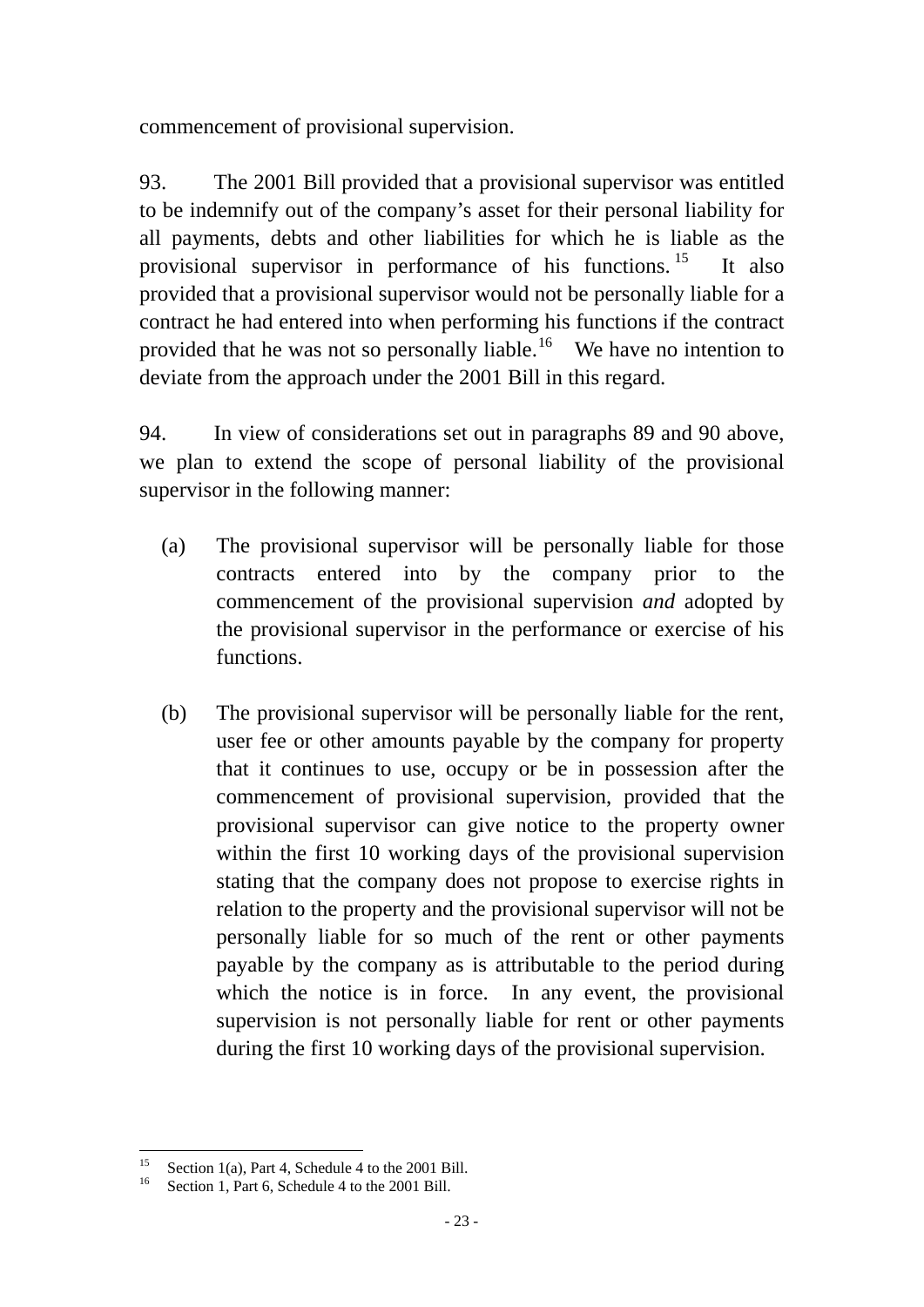Indemnity for the provisional supervisor against personal liability will be first out of the assets of the company as stated in paragraph 93 above.

# **Insolvent Trading**

### *Introduction of insolvent trading provisions (Question 15)*

95. We proposed to introduce insolvent trading provisions so that the liquidator of a company would be empowered to make an application to the court to seek a declaration that a "responsible person" (i.e. a director or a shadow director) who failed to prevent the insolvent trading was personally liable for the debts of a company which traded while insolvent.

# **Respondents' views**

96. An overwhelming majority of responses supported the introduction of insolvent trading provisions, including many of those from the business sector and practitioners. Some submissions noted that the introduction of insolvent trading provisions would encourage directors to act on insolvency earlier and would enhance corporate governance. One submission suggested that it should be made clear that a company trading while undergoing corporate rescue should not result in insolvent trading liability for its directors and provisional supervisor.

97. Among the minority dissenting submissions, which were from the business sector and practitioners, there were concerns that insolvent trading provisions would deter directors from taking risk and that it might be too easy for companies to be caught by insolvent trading provisions.

#### **Our response**

98. In view of the overwhelming majority support for the introduction of insolvent trading provisions, we plan to include it in the draft legislation.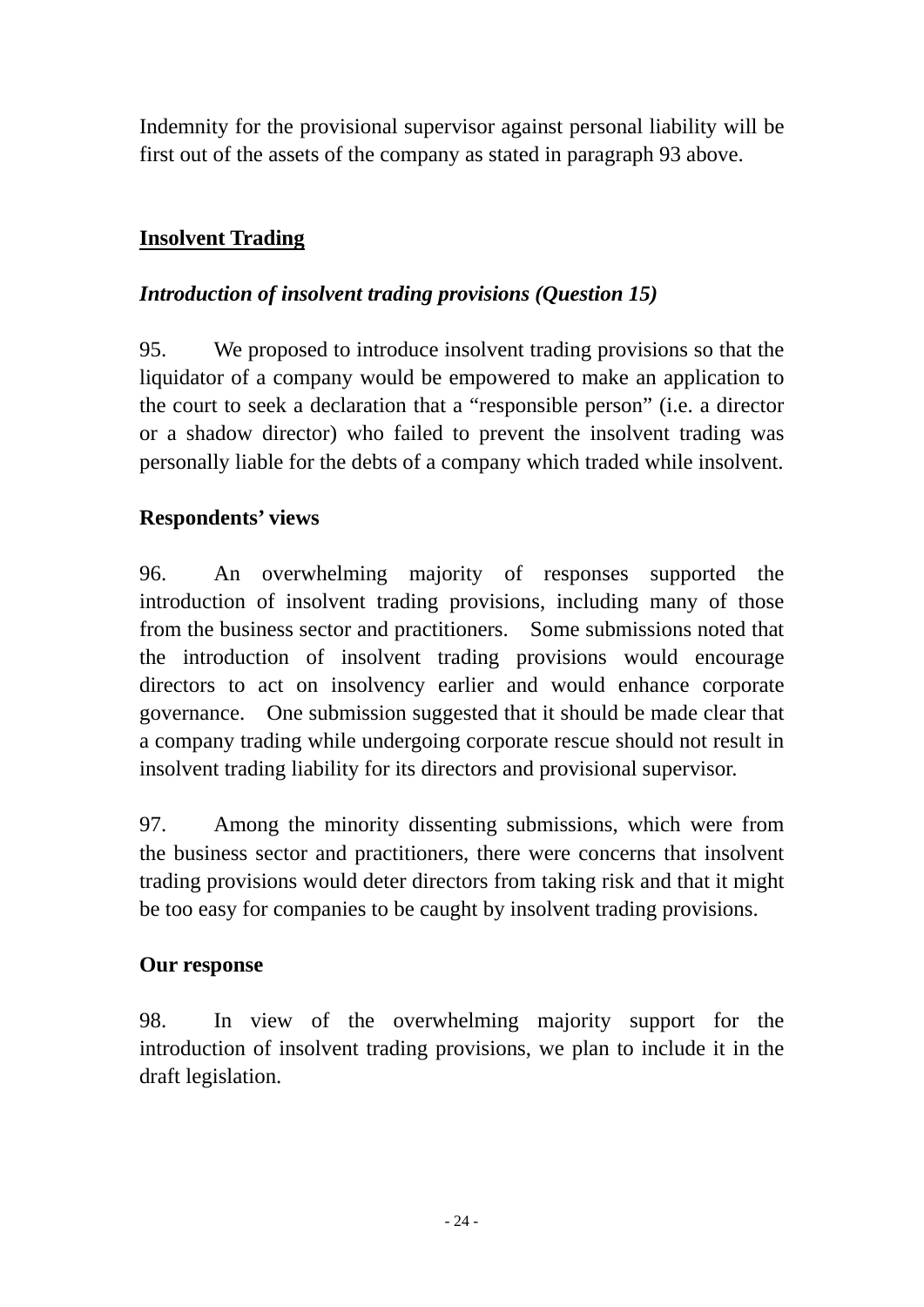# *Revised formulation of "insolvent trading" (Question 16)*

99. We proposed two adjustments to the formulation of "insolvent trading":

- (a) excluding senior management from being liable under insolvent trading; and
- (b) modifying the standard in establishing liability by dropping the ground of "reasonable grounds for suspecting".

# **Respondents' views**

100. The overwhelming majority of responses supported the two proposed amendments. A few submissions, who were from the business sector and practitioners, suggested that a defence should be provided for directors who had acted reasonably and honestly.

101. Those who did not support the proposed formulation expressed concerns that dropping the ground "reasonable grounds for suspecting" in establishing liability would make the insolvent trading provisions too weak and would undermine the effectiveness of the provisions.

102. One of the proposed constituent elements of insolvent trading was "failure to take any steps to prevent insolvent trading". There were suggestions that the word "any" in proposed section  $295C(1)(c)$  of the consequential amendments to the Companies Ordinance in the 2001 Bill should be replaced by the word "all".

# **Our response**

103. We plan to adopt the following adjustments to the formulation of "insolvent trading":

- (a) excluding senior management from being liable under insolvent trading;
- (b) modifying the standard in establishing liability by dropping the ground of "reasonable grounds for suspecting"; and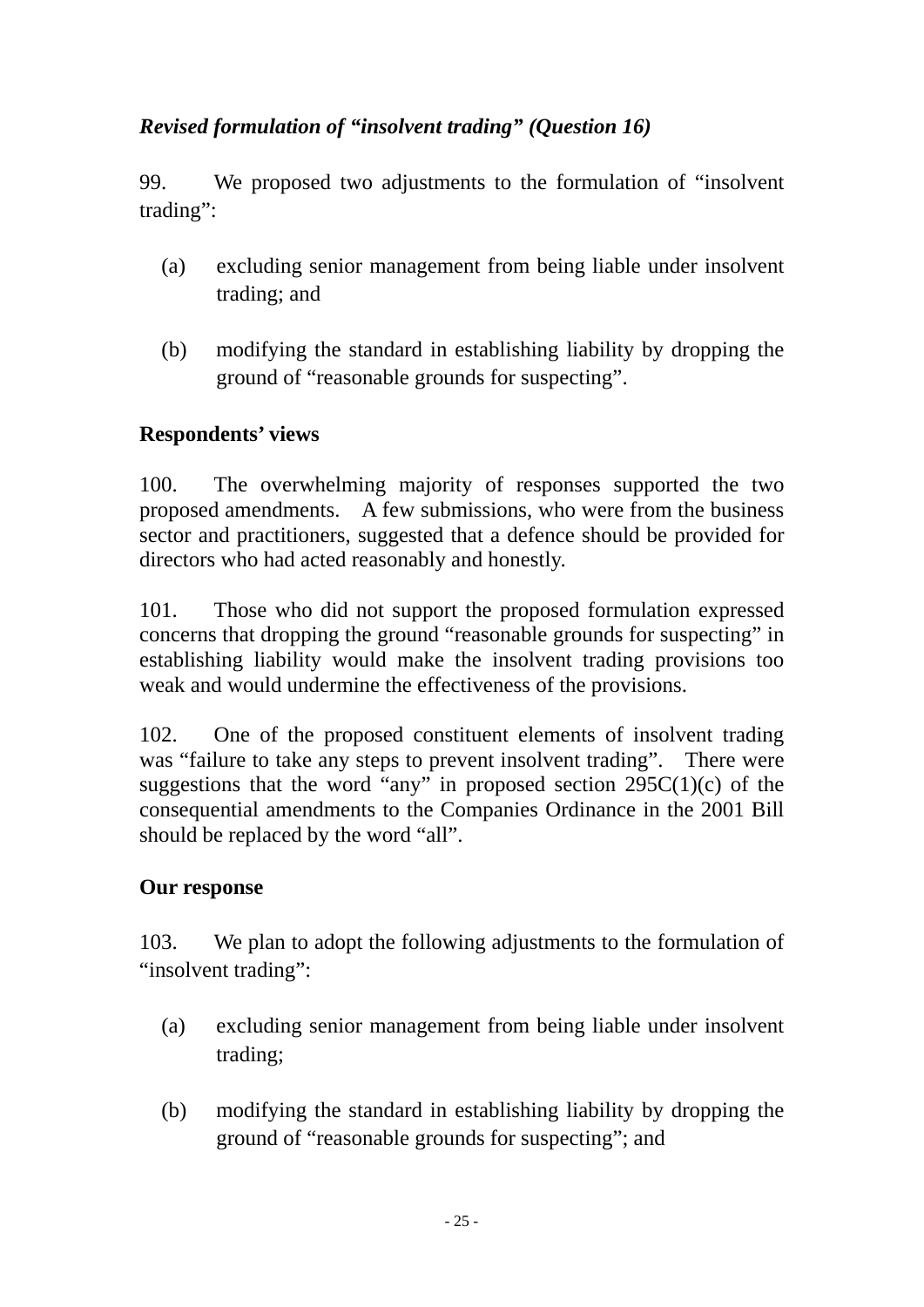(c) the phrase "failed to take any steps to prevent insolvent trading" should be replaced by "failed to prevent insolvent trading".

# **Secured Creditors**

### *Definition of "major secured creditors" (Question 17)*

104. We asked if there was any need to change the way how "major secured creditors" was defined in the 2001 Bill.

### **Respondents' views**

105. A vast majority of responses agreed with the way how "major secured creditors" was defined in the 2001 Bill. Those submissions which elaborated on their reasons for support noted that defining by way of a percentage would be arbitrary and would have valuation problems. A few submissions considered that although the definition in the 2001 Bill might not be sufficiently clear they still supported the way how "major secured creditors" was defined in the 2001 Bill.

106. Among those dissenting submissions, many of them considered that "major secured creditors" should be defined by way of a percentage.

#### **Our response**

107. In view of the vast majority agreement, we will define "major secured creditors" in the same way as the 2001 Bill did in the draft legislation.

# *Protection of "major secured creditors" and other secured creditors' rights (Question 18)*

108. We proposed to largely follow the 2001 Bill approach with respect to protection of "major secured creditors" and other secured creditors' rights.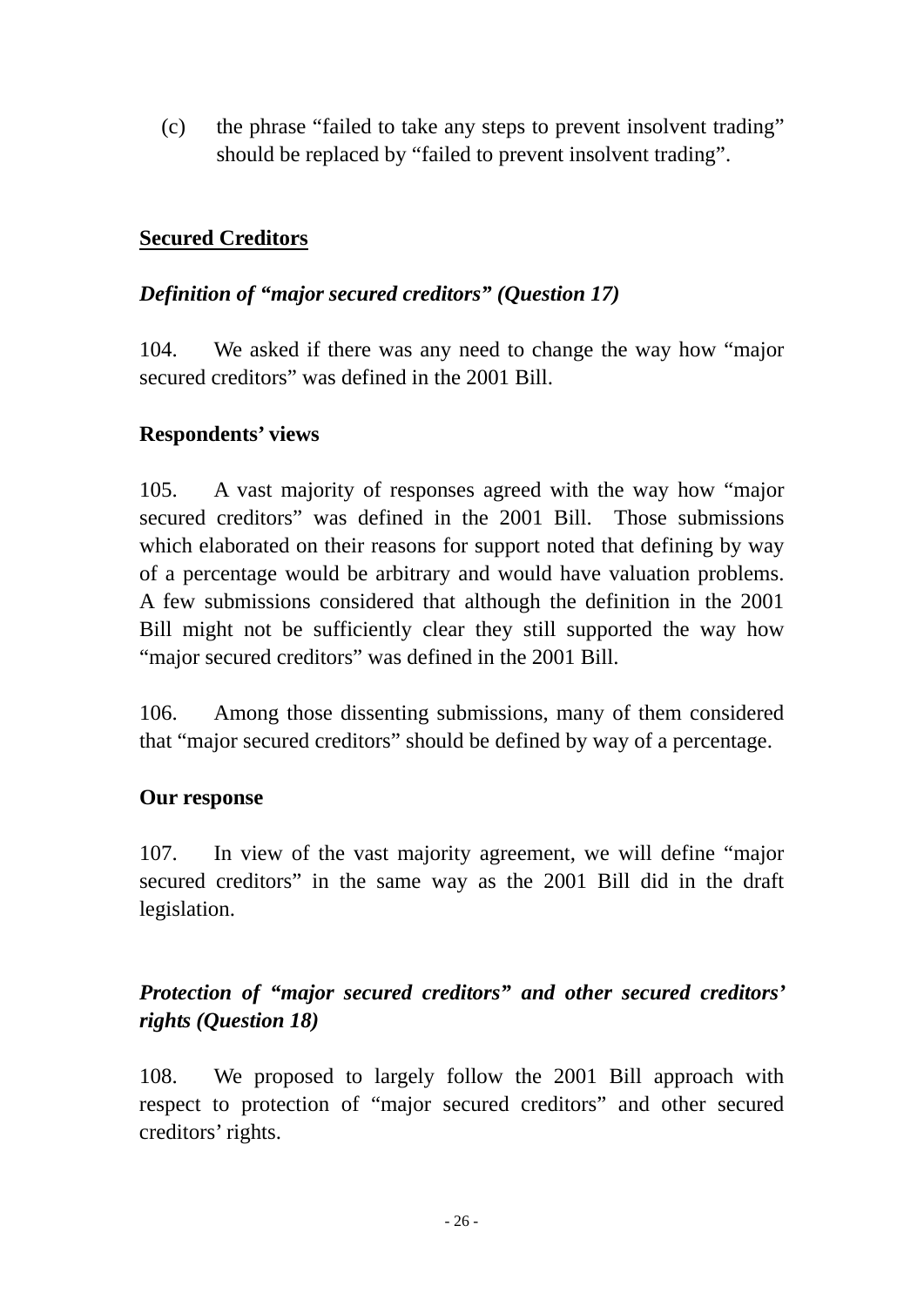# **Respondents' views**

109. The majority of responses supported retaining the 2001 Bill approach. However, a number of supportive submissions considered three working days to be too short for a major secured creditor to decide whether or not to participate in the provisional supervision and many of those submissions suggested five working days instead.

110. Many of those dissenting submissions also considered that major secured creditors should not be given a right to veto the provisional supervision; some countered that major secured creditors should be allowed to enforce their security instead.

# **Our response**

111. In view of the majority support for retaining the 2001 Bill approach with respect to protection of "major secured creditors" and other secured creditors' rights, we plan to retain this approach in the draft legislation.

# **Voting at Meetings of Creditors**

# *The "headcount test" (Question 19)*

112. We asked whether the "headcount test" should be retained or abolished in the voting at meetings of creditors.

# **Respondents' views**

113. The majority of responses considered that the "headcount test" should be abolished. Those submissions which elaborated on their reasons for abolishment considered that the headcount test would be subject to manipulation by assigning debts to a number of nominees and that the "headcount test" was unfair to creditors who had high value claims.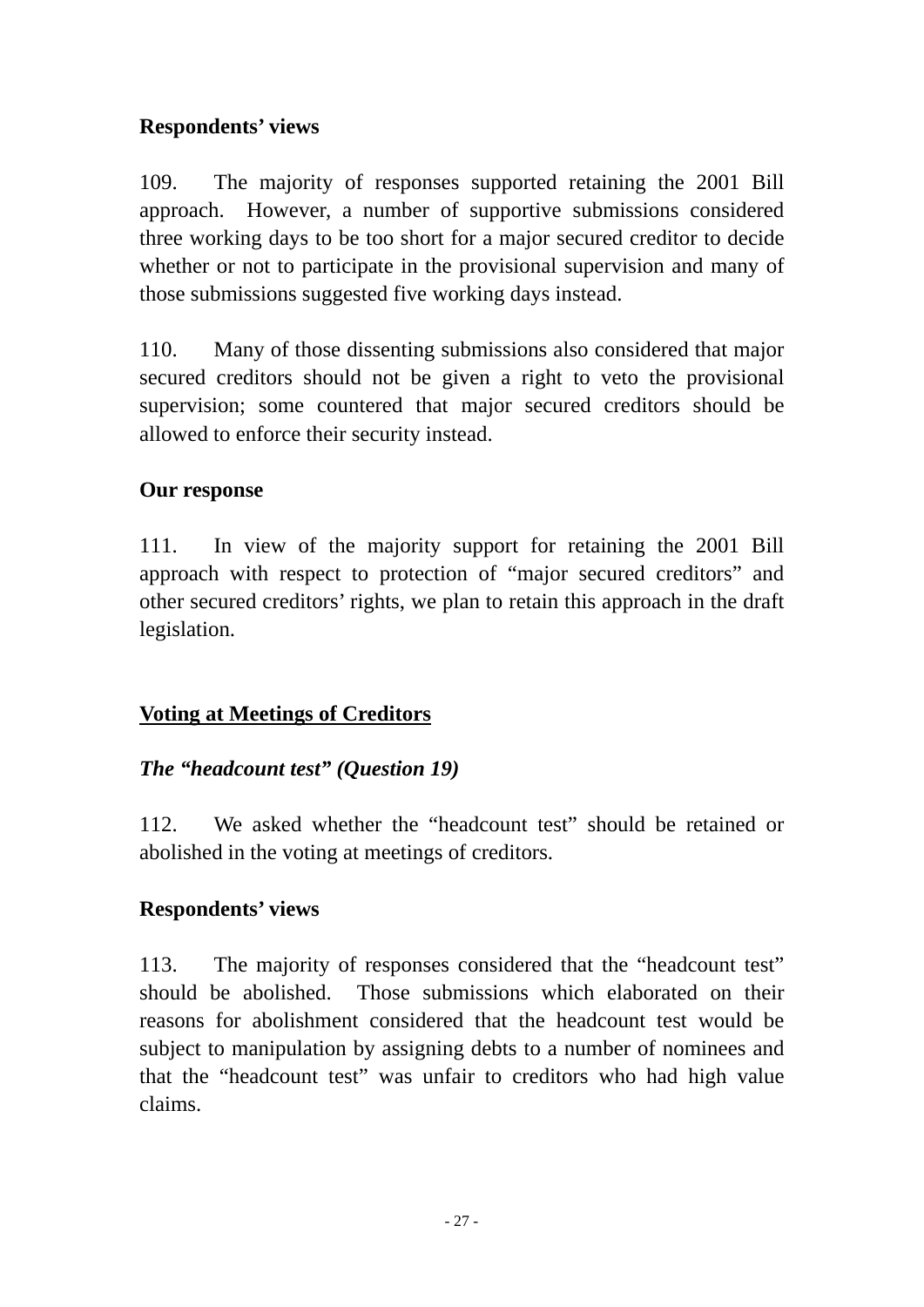<span id="page-31-0"></span>114. Some of the submissions which supported the retention of the "headcount test" considered that it could ensure a balance of interests of all relevant parties, in particular ensuring that small creditors rights could be better protected. On the other hand, other submissions considered that there were adequate checks and balances to prevent the possible abuse of the "headcount test" and they considered abuse of the "headcount test" to be empirically unlikely.

115. In addition, two submissions considered that it was inappropriate in a corporate context to define "connected persons" by way of reference to the definition of "associate" under the Bankruptcy Ordinance (Cap 6).

116. Submissions from the labour sector did not comment on this issue.

#### **Our response**

117. In view of the majority view that the "headcount test" in the voting at meetings of creditors should be abolished, we shall not provide for the "headcount test" in the draft legislation.

118. We propose to refine the definition of "connected persons" in the draft legislation, taking into account the comments in the Law Reform Commission's Report on the Winding-up Provisions of the Companies Ordinance (1999) and similar provisions in comparable jurisdictions such as the UK.

#### **Other Issues**

119. Some issues other than those highlighted in the consultation questions were also raised in some submissions. A summary of such issues and our responses are outlined below.

 $17$ Under section 25 of Schedule 7 to the 2001 Bill, a person was deemed as being connected with a company if:

<sup>(</sup>a) he is a director or shadow director of the company or an associate, within the meaning of section 51B of the Bankruptcy Ordinance (Cap 6), of such director or shadow director; or

<sup>(</sup>b) he is an associate, within the meaning of section 51B of the Bankruptcy Ordinance, of the company.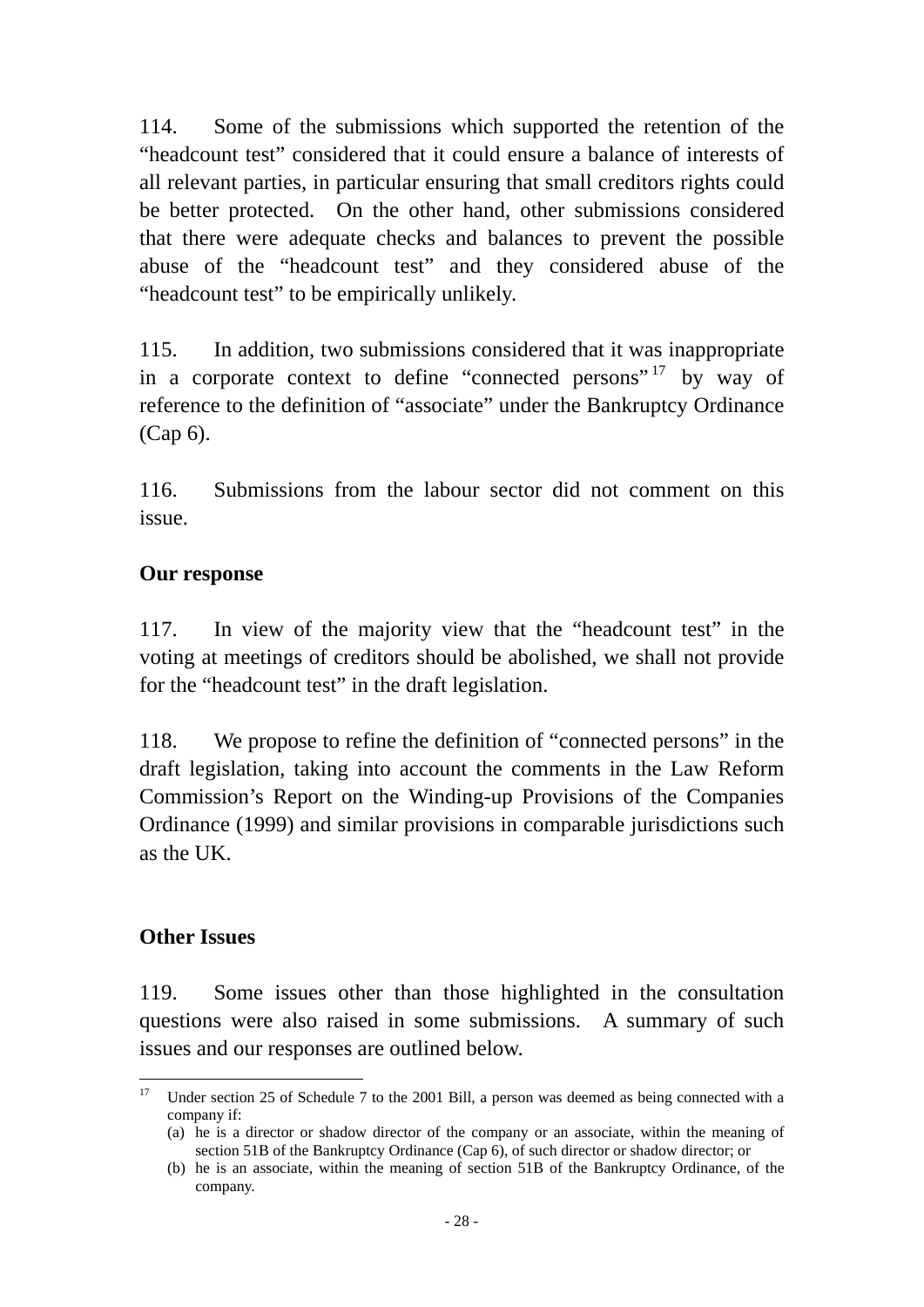# <span id="page-32-0"></span>*"Debtor in possession" approach*

120. In the consultation paper, we noted that the Law Reform Commission recommended against the "debtor in possession" approach in view of concerns that if the existing management was allowed to remain in control, a company could easily avoid or delay its obligations to creditors. Providing for "debtor in possession" would be a fundamental change, which we did not consider appropriate, as it would deviate from the consensus reached during the earlier legislative attempts.<sup>[18](#page-32-0)</sup>

# **Respondents' views**

121. There were a few submissions suggesting that a hybrid approach combining both the "debtor in possession" approach and the provisional supervision approach. They considered that this hybrid approach would make the statutory corporate rescue procedure more attractive to SMEs and family-run businesses.

# **Our response**

122. We observe that there are some merits in the hybrid approach, such as offering more choice for the company, and providing for the option of retaining management in a role which creditors can determine. However, we note that adopting the hybrid approach will mean a major change in the design of the corporate rescue procedure. This would complicate the legislative regime and require more research and consultation. As the introduction of a corporate rescue procedure is long overdue, we do not consider it as appropriate to pursue the hybrid approach at the present stage.

123. We will review the need for developing a hybrid approach after the corporate rescue procedure is introduced.

<sup>18</sup> 18 FSTB, Consultation Paper on *Review of Corporate Rescue Procedure Legislative Proposals* (October 2009), paragraphs 1.6 and 1.9.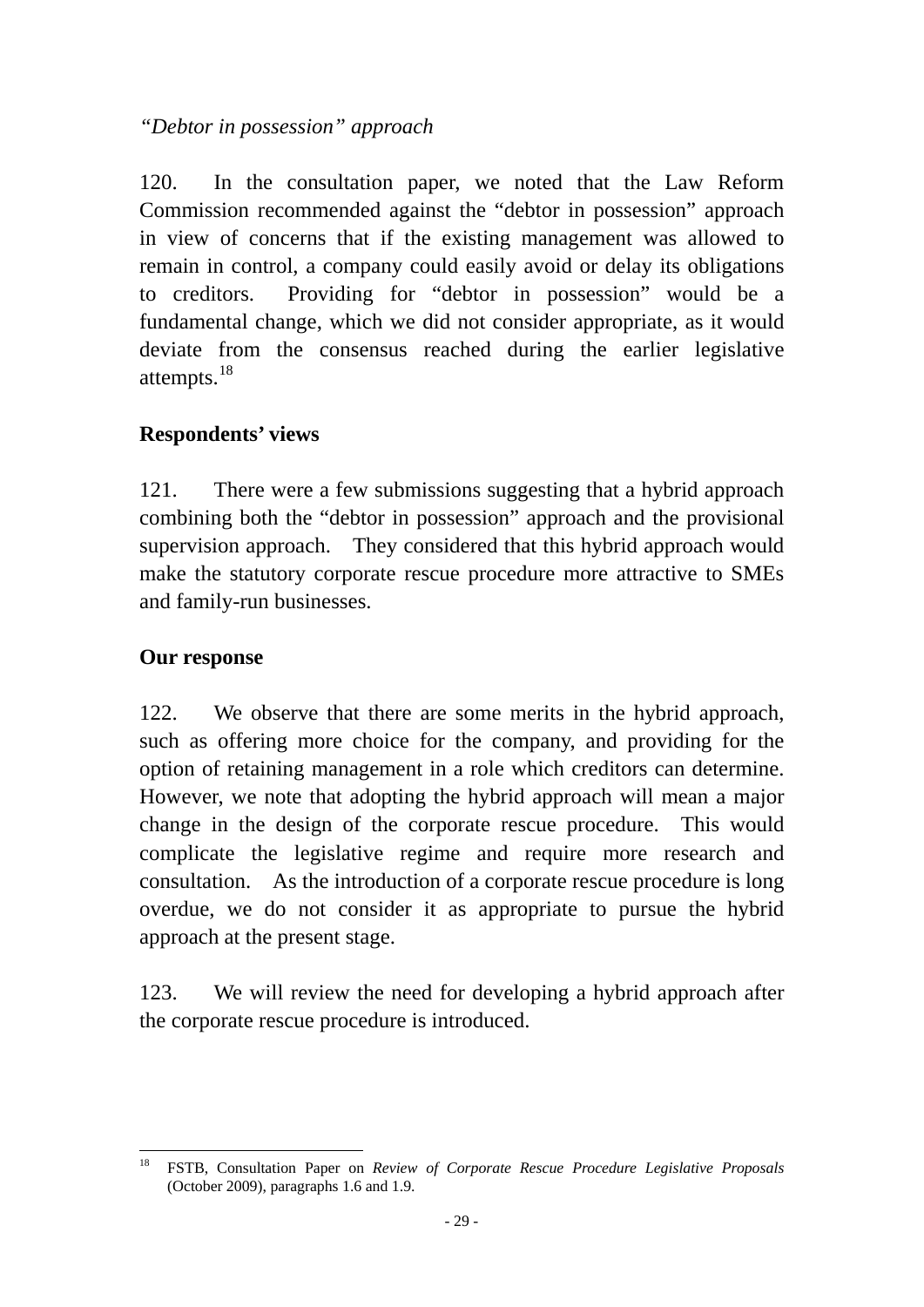# **Respondents' views**

124. Some submissions noted that the moratorium under the proposed corporate rescue procedure would neither prevent creditors from instituting legal proceedings against the company outside Hong Kong, nor protect the company's assets which fell outside Hong Kong's jurisdiction. They pointed out that it was very common for Hong Kong companies to have assets and/or operations in Mainland China as well as other jurisdictions.

# **Our response**

125. We are well aware that many Hong Kong companies have assets and/or operations outside Hong Kong. Regrettably, jurisdictional limits on the proposed corporate rescue procedure are not unique to corporate rescue, nor would they be solved by introduction of such a regime. This issue has to be dealt with by the legal cooperation agreements or frameworks between Hong Kong and other jurisdictions. Nevertheless, we believe the introduction of a corporate rescue regime providing for a statutory moratorium would be useful in certain cases, perhaps when the company is undergoing statutory corporate rescue in parallel in other jurisdictions.

# **CONCLUSIONS**

- 126. In summary, we plan to adopt the following proposals:
	- (a) To institute the following procedural requirements for the initiation of provisional supervision:
		- (i) the notice of appointment of provisional supervisor and relevant documents should be required to be filed only with the Registrar of Companies;
		- (ii) a company should confirm before the commencement of provisional supervision that it has in place a valid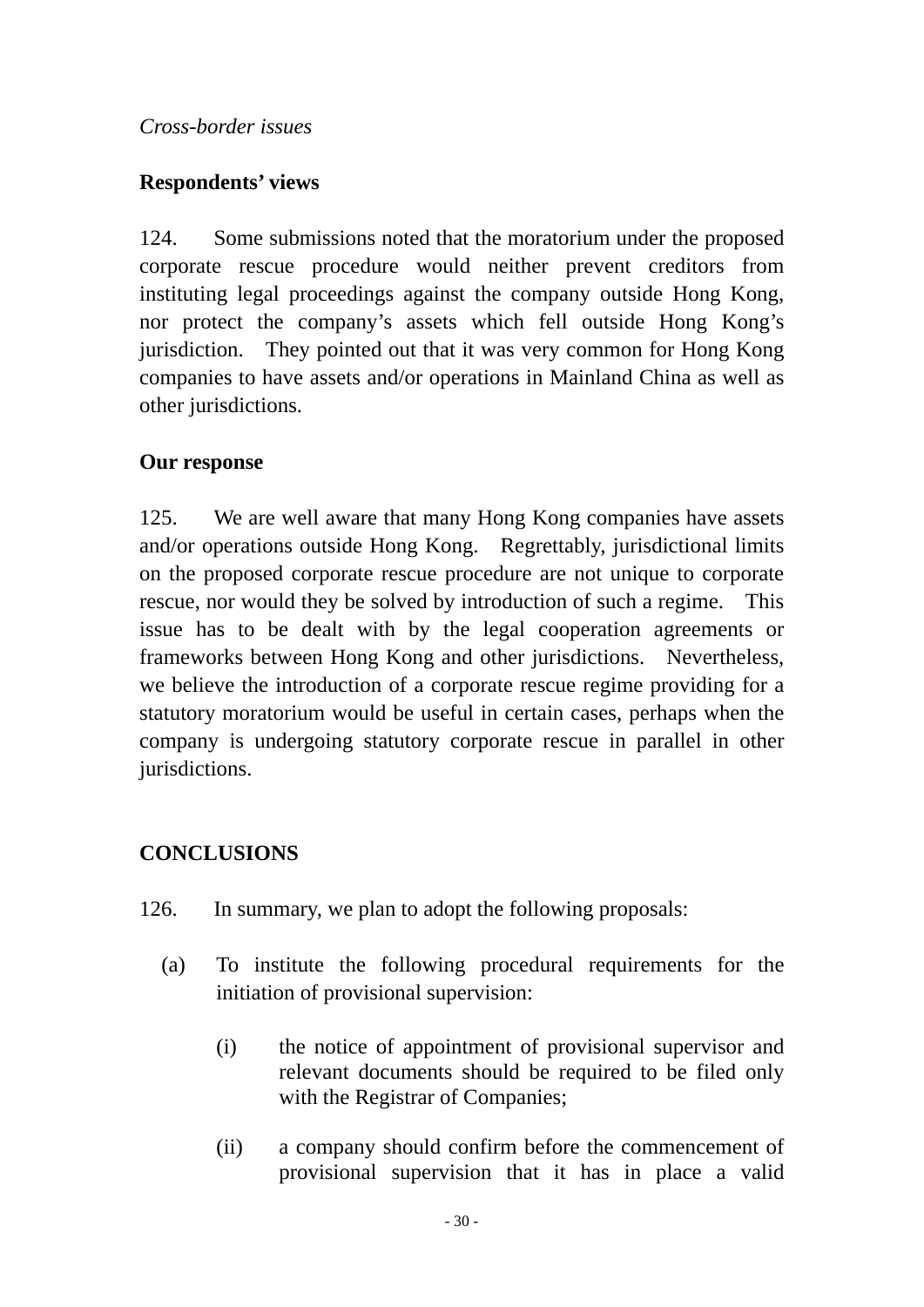- (iii) the statement of affairs should be submitted at the directors' meeting that decides to appoint a provisional supervisor *(Question 1)*;
- (b) Not to provide for other changes to the initiation of provisional supervision, including not to provide for a right for creditors to initiate provisional supervision *(Question 2)*;
- (c) To require the notice of appointment to be published in local newspapers on the working day following the day on which the last document is filed with the Registrar of Companies *(Question 3)*;
- (d) Not to exempt all claims for debts or liabilities incurred by the company after the commencement of provisional supervision from the moratorium other than claims in respect of:
	- (i) arrears of wages;
	- (ii) arrears of other entitlements under the Employment Ordinance; and
	- (iii) outstanding employers' contributions to MPF scheme or other occupational retirement scheme

arising after the commencement of the provisional supervision;

- (e) To remove the condition of causing "significant financial hardship" in the provision allowing a creditor to apply to court to be exempted from the moratorium;
- (f) To remove the general prohibition against set-off;
- (g) To provide for an initial moratorium period of 45 working days *(Question 4)*;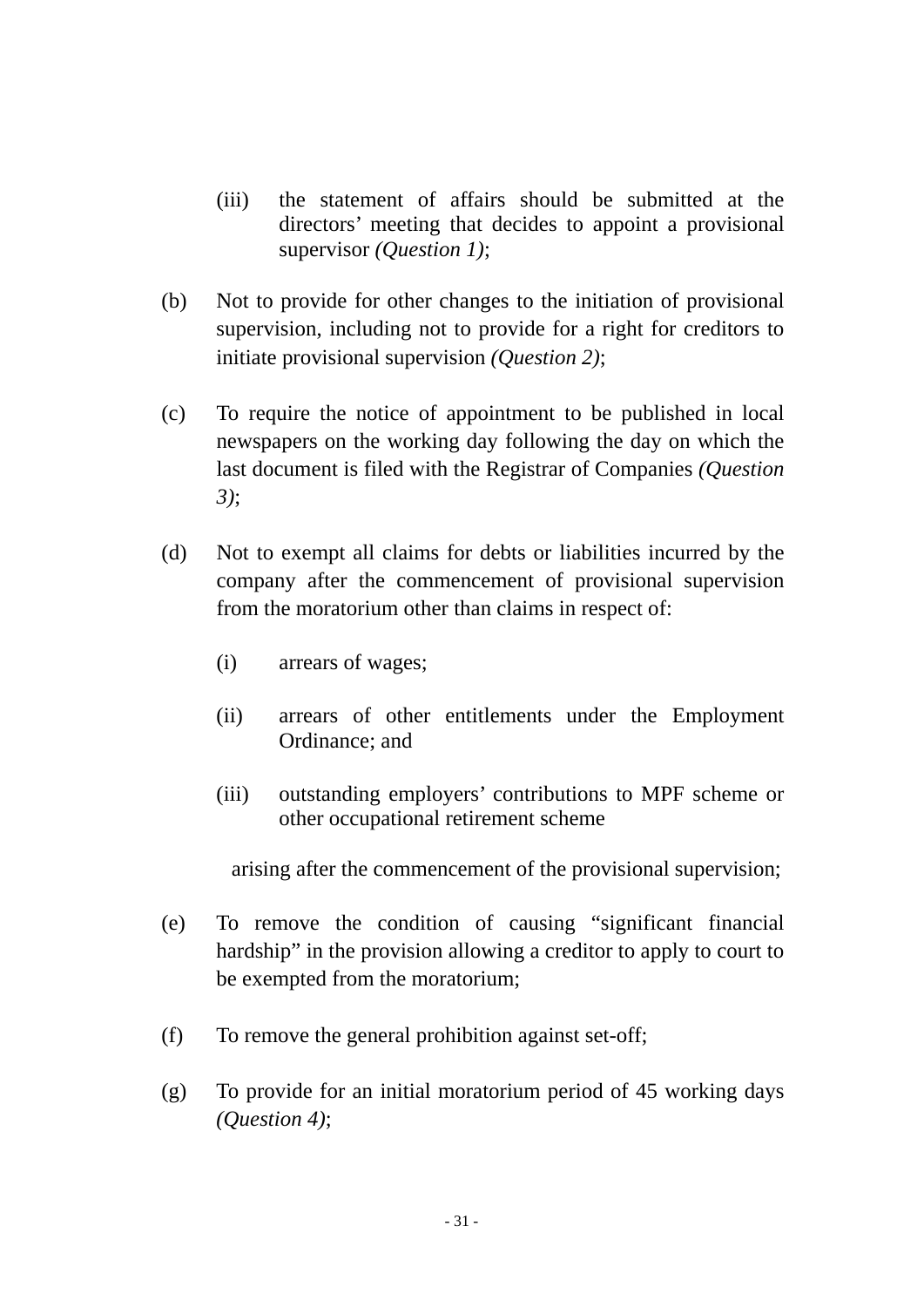- (h) To provide that creditors at a meeting of creditors may approve an extension of the moratorium up to a maximum period of six months from the commencement of provisional supervision *(Question 5)*;
- (i) To provide that extension of the moratorium may be granted by the court at any time on application by the provisional supervisor *(Question 6)*;
- (j) To provide that the court may extend the moratorium for a period as it thinks fit *(Question 7)*;
- (k) To adopt the exemption list approach and to update the list of contracts and agreements proposed to be included in the light of market developments since the 2001 Bill *(Question 8)*;
- (l) To adopt a phased payment schedule for employees' outstanding entitlements arising before the commencement of the provisional supervision along the lines as set out in paragraph 63 above *(Question 9)*;
- (m) To provide that outstanding employees' contributions under the MPFSO or ORSO should be paid in full within 12 months after the voluntary arrangement has come into effect *(Question 10)*;
- (n) To allow all registered certified public accountants and practising solicitors to take up appointment as provisional supervisor *(Questions 11 and 12)*;
- (o) To amend section 168D of the Companies Ordinance to expand the court's existing powers of disqualification to prohibit a person from being a provisional supervisor or supervisor;
- (p) To provide that the creditor may replace the provisional supervisor at the first meeting of creditors and to provide that creditors may fix the remuneration of a provisional supervisor by: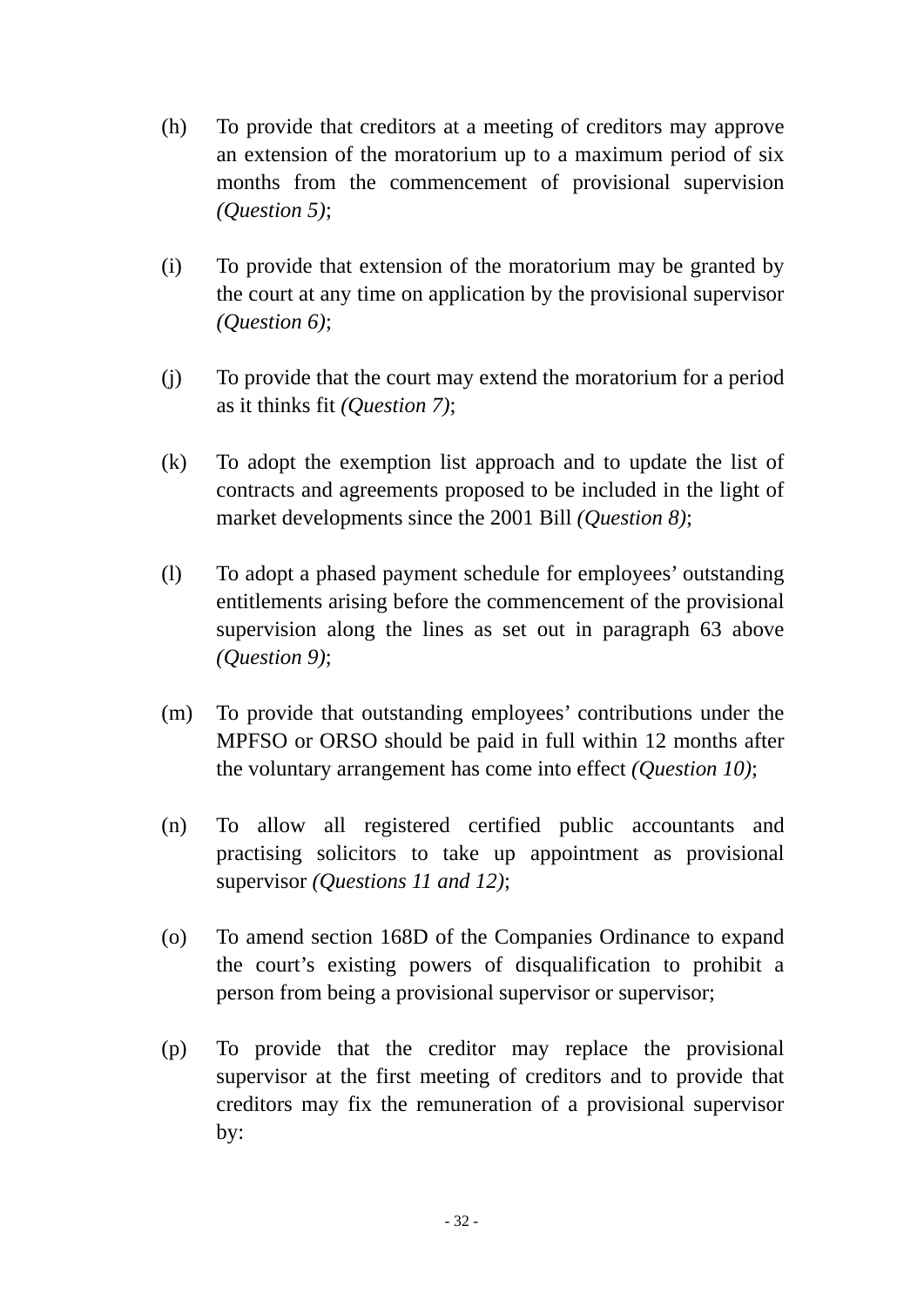- (i) agreement between the provisional supervisor and the committee of creditors (if any);.
- (ii) resolution of the creditors; or
- (iii) the court, if there is no such agreement or resolution *(Question 13)*;
- (q) To impose personal liability on provisional supervisors for any contracts they enter into when performing their functions, except in so far as the contract otherwise provide *(Question 14)*;
- (r) To provide that the provisional supervisor should have 16 working days after the commencement of provisional supervision (or, if the provisional supervisor was replaced at the first meeting of creditors, four more working days after the replacement) to decide whether to accept pre-existing employment contracts *(Question 14)*;
- (s) To extend the scope of personal liability of the provisional supervisor in the following manner:
	- (i) The provisional supervisor will be personally liable for those contracts entered into by the company prior to the commencement of the provisional supervision and adopted by the provisional supervisor in the performance or exercise of his functions.
	- (ii) The provisional supervisor will be personally liable for the rent, user fee or other amounts payable by the company for property that it continues to use, occupy or be in possession after the commencement of provisional supervision, provided that the provisional supervisor can give notice to the property owner within the first 10 working days of the provisional supervision stating that the company does not propose to exercise rights in relation to the property and the provisional supervisor will not be personally liable for so much of the rent or other payments payable by the company as is attributable to the period during which the notice is in force. In any event, the provisional supervision is not personally liable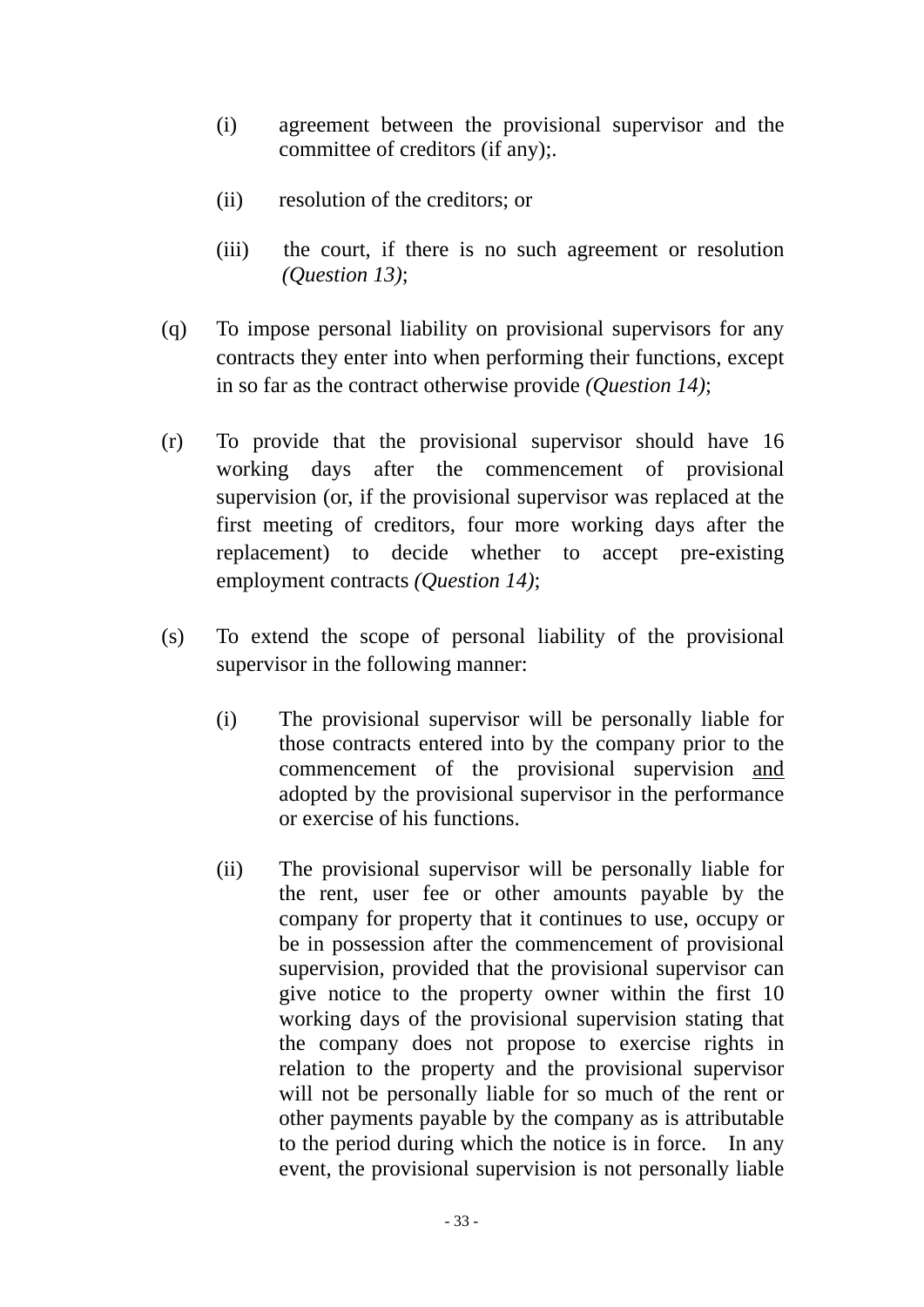for rent or other payments during the first 10 working days of the provisional supervision.

- (t) To introduce insolvent trading provisions *(Question 15)*;
- (u) To adopt the following adjustments to the formulation of "insolvent trading":
	- (i) excluding senior management from being liable under insolvent trading;
	- (ii) modifying the standard in establishing liability by dropping the ground of "reasonable grounds for suspecting"; and
	- (iii) the phrase "failed to take any steps to prevent insolvent trading" should be replaced by "failed to prevent insolvent trading" *(Question 16)*;
- (v) To define "major secured creditors" in the same way as the 2001 Bill did *(Question 17)*;
- (w) To largely follow the 2001 Bill approach with respect to protection of "major secured creditors" and other secured creditors' rights *(Question 18)*; and
- (x) Not to provide for the "headcount test" in the voting at meetings of creditors *(Question 19)*.

#### **WAY FORWARD**

127. The Administration plans to proceed with incorporating the proposals into a piece of draft legislation.

# **Financial Services and the Treasury Bureau July 2010**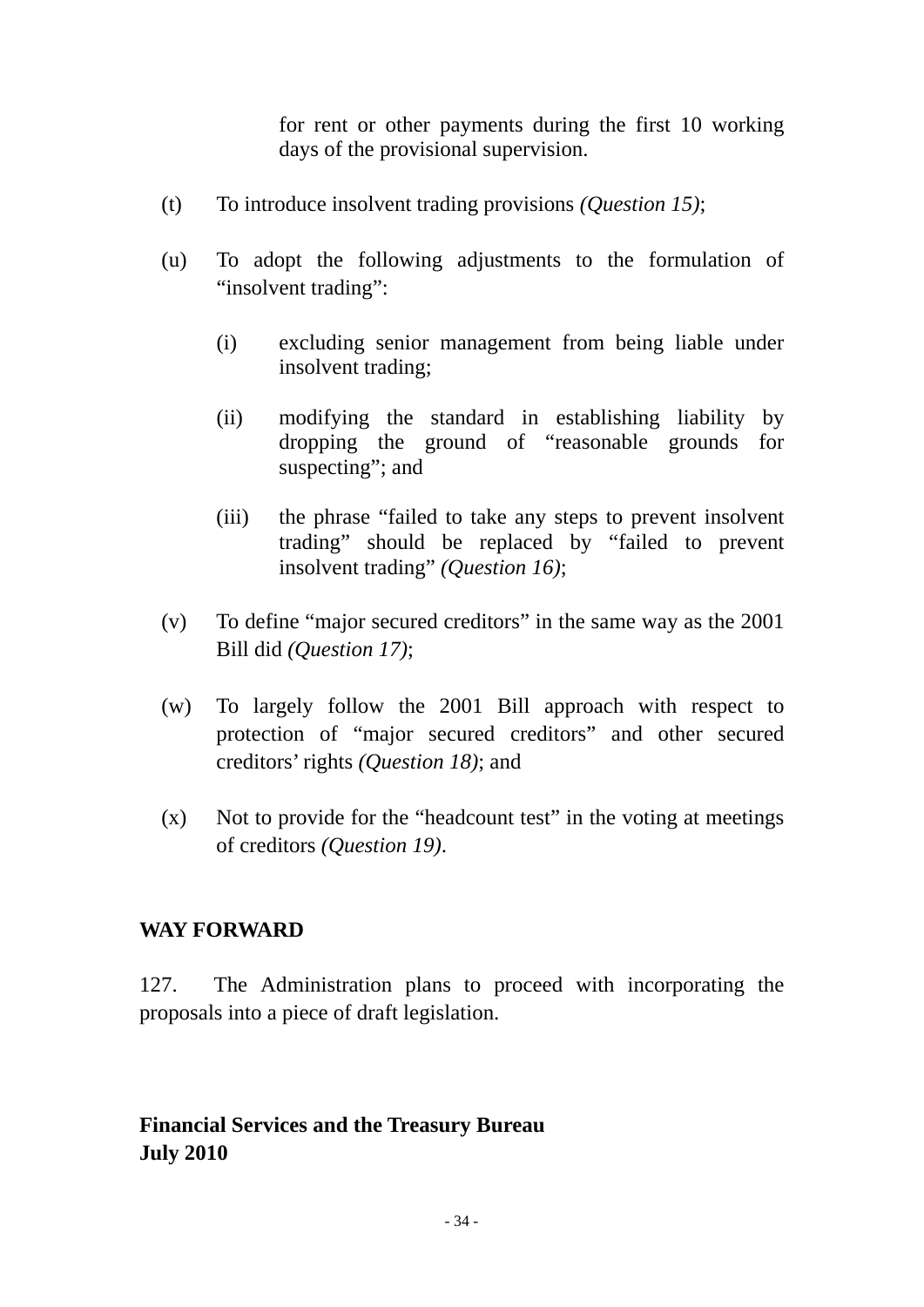# **Appendix I**

# **List of Forums and Meetings Attended**

| <b>Date</b>         | <b>Organising Parties</b>                                                                               | <b>Nature</b> |
|---------------------|---------------------------------------------------------------------------------------------------------|---------------|
| 2 November<br>2009  | Protection of Wages on Insolvency<br><b>Fund Board</b>                                                  | Meeting       |
| 4 November<br>2009  | <b>Labour Advisory Board</b>                                                                            | Meeting       |
| 19 November<br>2009 | Hong Kong Institute of Certified Public<br>Accountants - Restructuring and<br><b>Insolvency Faculty</b> | Seminar       |
| 23 November<br>2009 | Hong Kong Chapter of the Risk<br><b>Management Association</b>                                          | Forum         |
| 26 November<br>2009 | Hong Kong Securities Institute                                                                          | Seminar       |
| 10 December<br>2009 | Hong Kong Institute of Certified Public<br><b>Accountants</b>                                           | Seminar       |
| 16 December<br>2009 | Financial Services and the Treasury<br><b>Bureau</b>                                                    | Forum         |
| 7 January<br>2010   | <b>Small and Medium Enterprises</b><br>Committee                                                        | Meeting       |
| 7 January<br>2010   | Office of Hon Paul CHAN                                                                                 | Seminar       |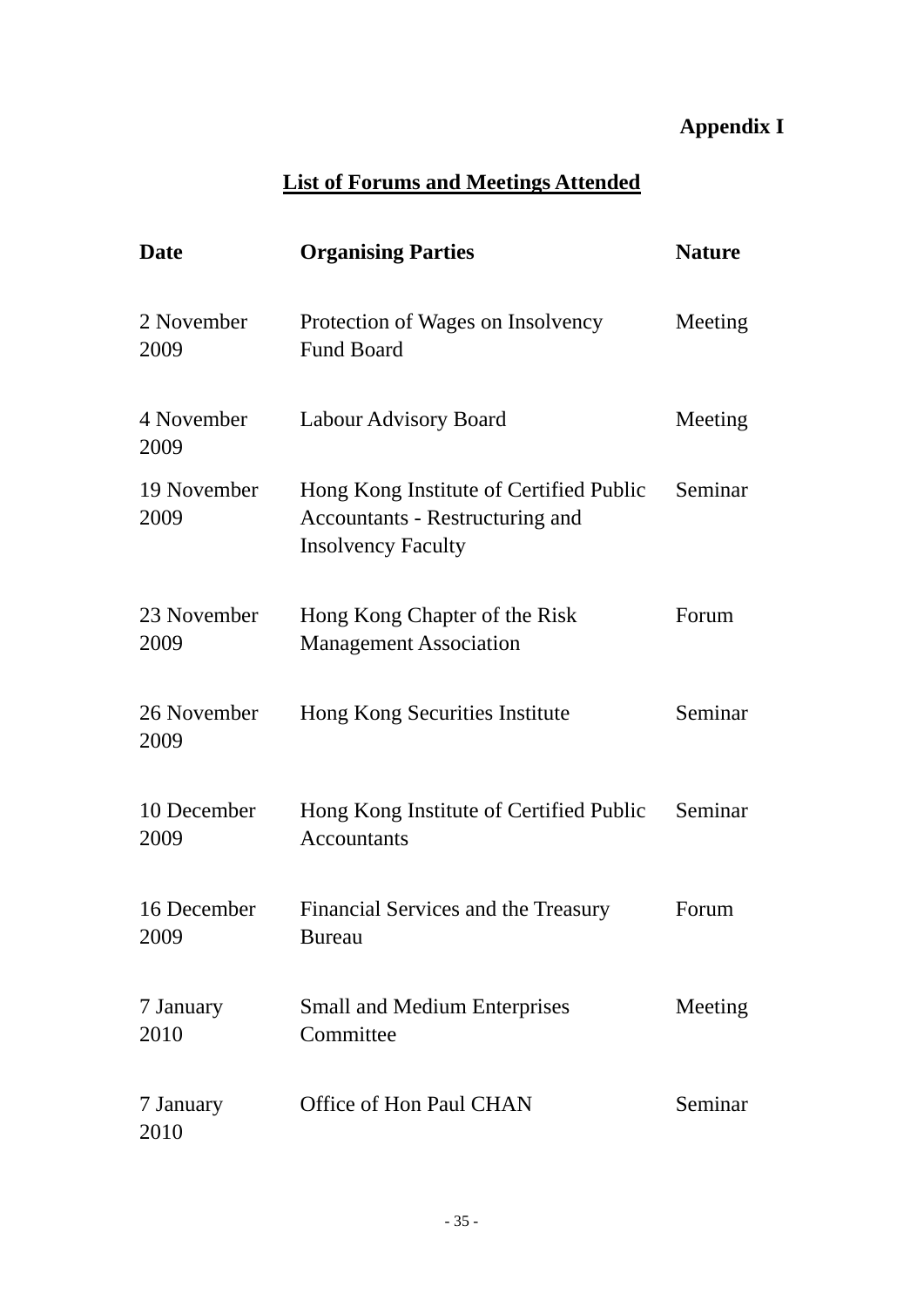| 22 January | Institute of Asian-Pacific Business Law, | Symposium |
|------------|------------------------------------------|-----------|
| 2010       | William S. Richardson School of Law,     |           |
|            | University of Hawaii at Manoa and        |           |
|            | Asian Institute of International         |           |
|            | Financial Law, Faculty of Law,           |           |
|            | University of Hong Kong                  |           |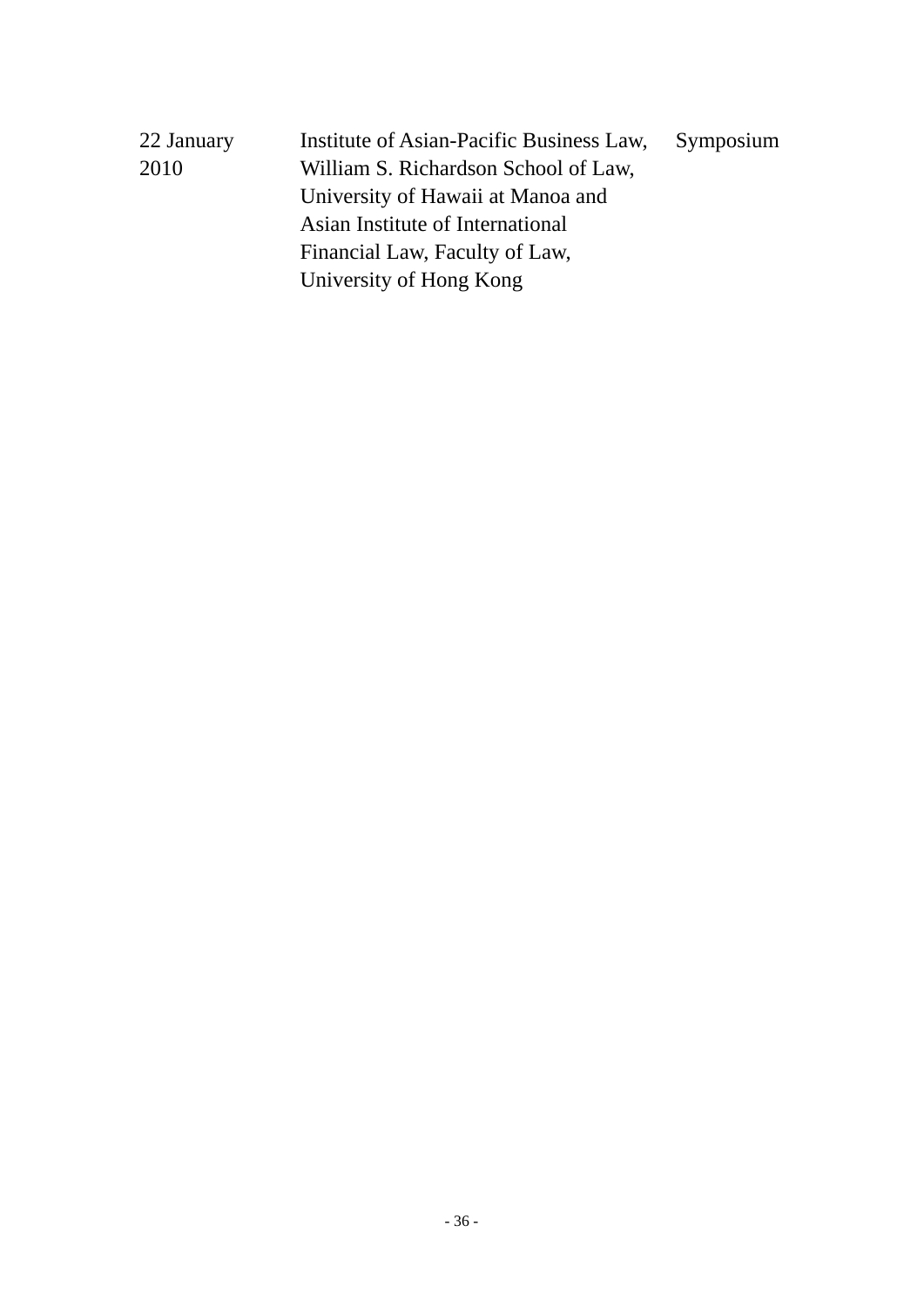# **Appendix II**

# **Respondents**

# *Organisations*

| 1.  | Allen & Overy                                                      |
|-----|--------------------------------------------------------------------|
| 2.  | Association of Chartered Certified Accountants, Hong Kong,<br>The  |
| 3.  | <b>Australasian Compliance Institute</b>                           |
| 4.  | Borrelli Walsh Limited                                             |
| 5.  | British Chamber of Commerce in Hong Kong, The                      |
| 6.  | Canadian Certified General Accountants Association of Hong<br>Kong |
| 7.  | <b>CCIF Corporate Advisory Services Limited</b>                    |
| 8.  | <b>Chartered Institute of Management Accountants</b>               |
| 9.  | Cheung Kong (Holdings) Limited                                     |
| 10. | Chinese General Chamber of Commerce, The                           |
| 11. | Chinese Manufacturers' Association of Hong Kong, The               |
| 12. | <b>CITIC Ka Wah Bank Limited</b>                                   |
| 13. | <b>Consumer Council</b>                                            |
| 14. | <b>CPA Australia Limited</b>                                       |
| 15. | DBS Bank (Hong Kong) Limited                                       |
| 16. | Deloitte Touche Tohmatsu                                           |
| 17. | Employers' Federation of Hong Kong                                 |
| 18. | Federation of Hong Kong & Kowloon Labour Unions, The               |
| 19. | Federation of Hong Kong Industries                                 |
| 20. | Ferrier Hodgson Limited                                            |
|     |                                                                    |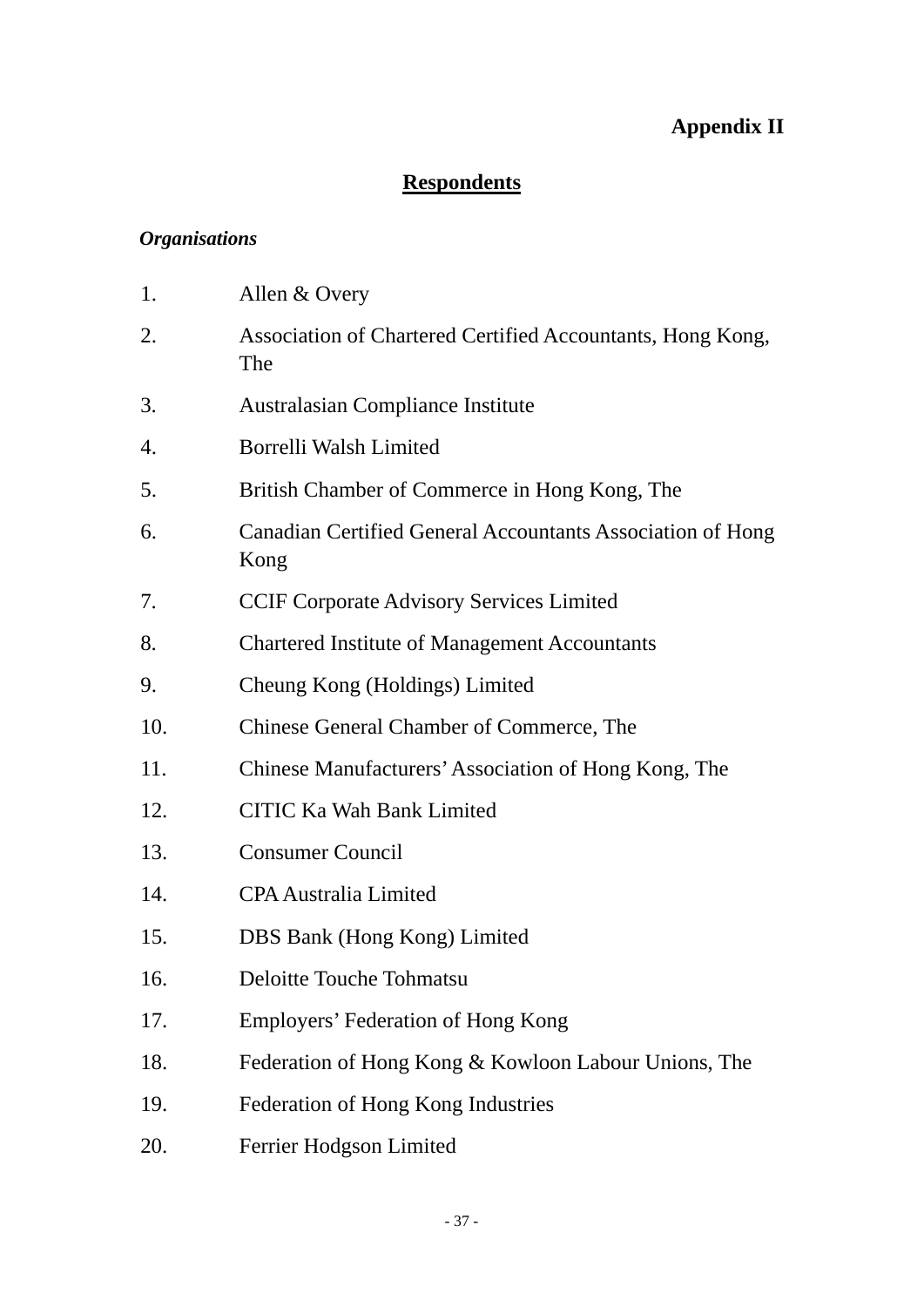| 21. | Gall & Lane Dispute Resolution Lawyers Hong Kong                                       |
|-----|----------------------------------------------------------------------------------------|
| 22. | <b>Grant Thornton</b>                                                                  |
| 23. | Hong Kong Association of Banks, The                                                    |
| 24. | Hong Kong Association of Restricted Licence Banks and<br>Deposit-taking Companies, The |
| 25. | Hong Kong Bar Association                                                              |
| 26. | Hong Kong Confederation of Trade Unions                                                |
| 27. | Hong Kong Federation of Insurers, The                                                  |
| 28. | Hong Kong Federation of Trade Unions, The                                              |
| 29. | Hong Kong General Chamber of Commerce                                                  |
| 30. | Hong Kong Institute of Certified Public Accountants                                    |
| 31. | Hong Kong Institute of Chartered Secretaries, The                                      |
| 32. | Hong Kong Institute of Directors, The                                                  |
| 33. | Hong Kong Securities Association                                                       |
| 34. | Hong Kong Small and Medium Enterprises Association                                     |
| 35. | Hong Kong Trustees' Association                                                        |
| 36. | Institute of Accountants in Management, The                                            |
| 37. | International Swaps and Derivatives Association, Inc.                                  |
| 38. | K K Yeung Management Consultants Limited                                               |
| 39. | Labour Advisory Board, Labour Department                                               |
| 40. | Protection of Wages on Insolvency Fund Board                                           |
| 41. | Law Society of Hong Kong, The                                                          |
| 42. | Linklaters (on behalf of CLS Bank)                                                     |
| 43. | <b>Mandatory Provident Fund Schemes Authority</b>                                      |
| 44. | <b>Mazars CPA Limited</b>                                                              |
| 45. | <b>PricewaterhouseCoopers</b>                                                          |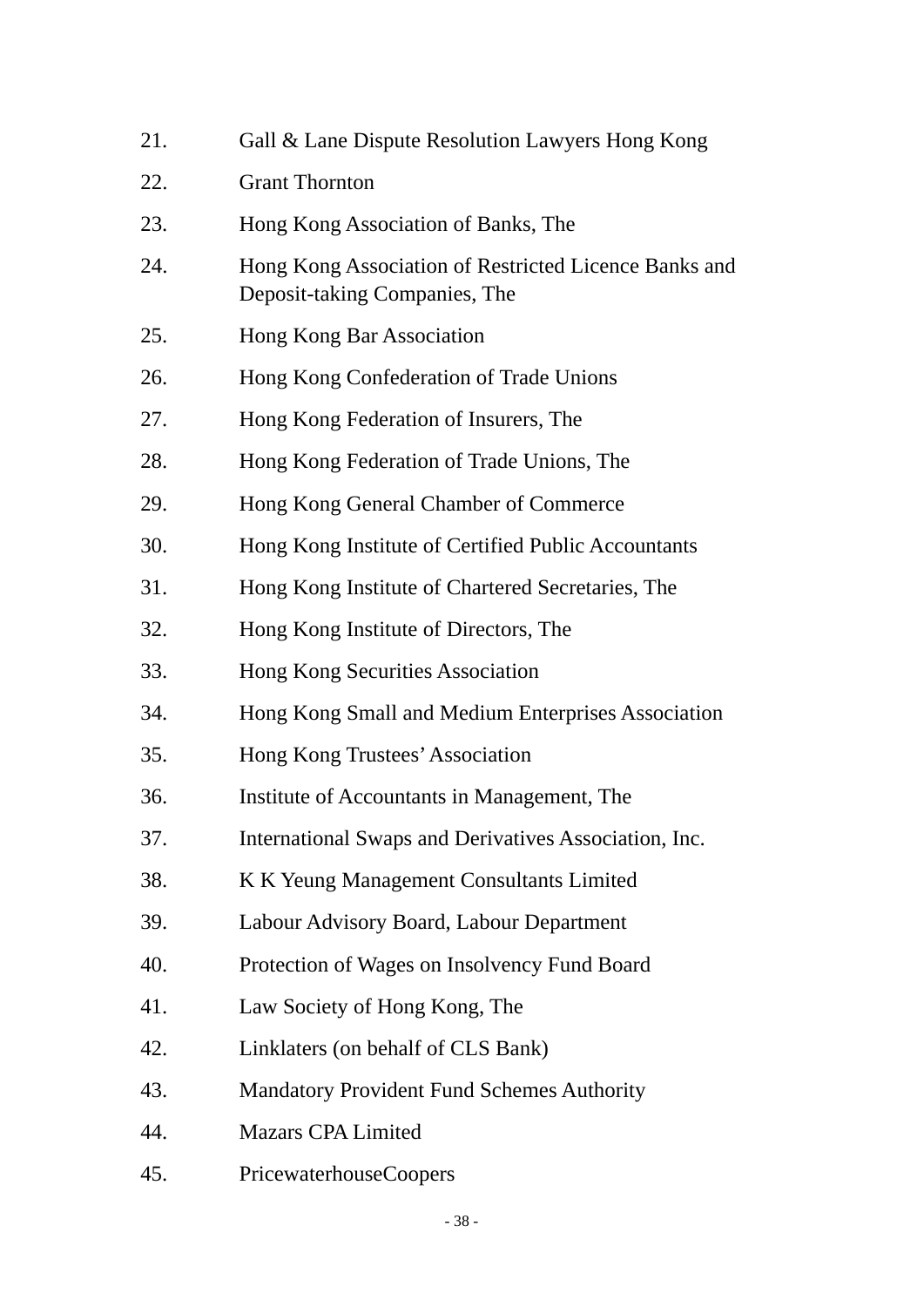46. Real Estate Developers Association of Hong Kong, The 47. Society of Chinese Accountants & Auditors, The 48. STEP Hong Kong Limited 49. Swire Properties Limited

#### *Individuals*

| 50. | Professor Charles D BOOTH and Trevor N LAIN |
|-----|---------------------------------------------|
| 51. | Dr Gary J HAMILTON                          |
| 52. | LUI Chi Kin, Eric                           |
| 53. | <b>Rupert PURSER</b>                        |
| 54. | William M. F. WONG                          |
| 55. | Angus YOUNG and Tina CHU                    |

| 56. |                                                          |
|-----|----------------------------------------------------------|
| 57. | Four respondents have requested that their names not be. |
| 58. | disclosed                                                |
| 59  |                                                          |